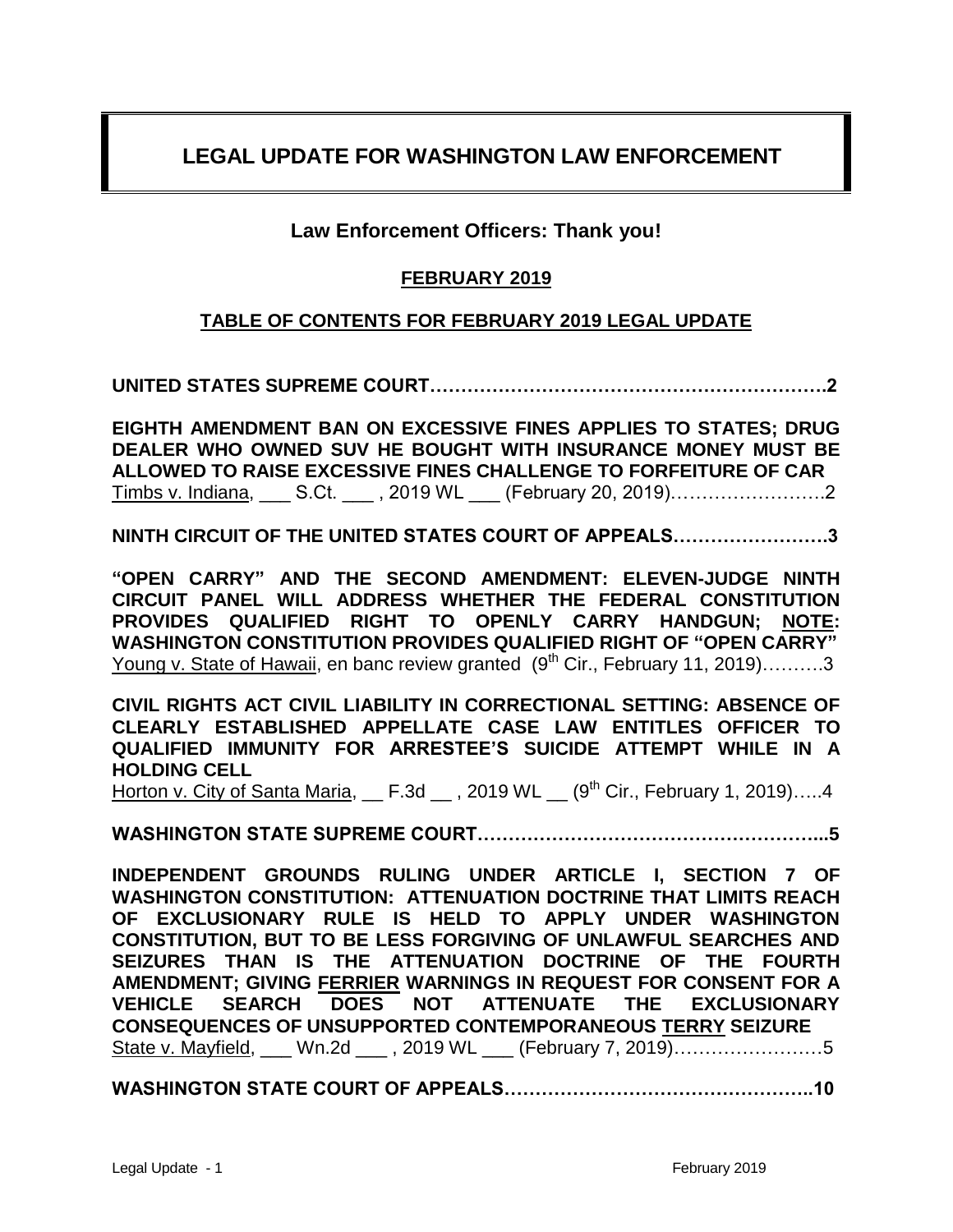**SCOPE AND DURATION LIMITS ON DETAINING PASSENGER AFTER A TRAFFIC STOP: AFTER MAKING A LAWFUL TRAFFIC STOP AND ARRESTING THE DRIVER FOR DRIVING WHILE LICENSE SUSPENDED, OFFICERS WHO HAD OBTAINED CONSENT FROM THE DRIVER TO SEARCH THE CAR ACTED REASONABLY: (1) IN CHECKING IDENTITY OF PASSENGER TO SEE IF SHE WAS QUALIFIED TO DRIVE THE VEHICLE; AND (2) IN REQUESTING CONSENT FROM THE PASSENGER TO SEARCH HER PURSE THAT SHE HAD LEFT INSIDE THE CAR WHEN SHE GOT OUT OF THE CAR TO ALLOW THE CAR SEARCH** State v. Lee, \_\_ Wn. App. 2d \_\_ , 2019 WL \_\_ (Div. I, February 25, 2019)……………10

**BASED ON WASHINGTON SUPREME COURT'S 2016 BAIRD DECISION, DIVISION THREE OF THE COURT OF APPEALS RULES 2-1 THAT BREATH SAMPLE WAS CONSTITUTIONALLY OBTAINED INCIDENT TO THE ARREST OF AN IMPAIRED DRIVER**

State v. Nelson, Wn. App. 2d . 2019 WL (Div. III, February 14, 2019)….15

**RESTITUTION ORDER THAT IS BASED ON POSSESSING STOLEN PROPERTY CONVICTION MUST BE TIED TO PROOF OF A CONNECTION BETWEEN THE DEFENDANT'S CONDUCT AND DAMAGE TO PROPERTY OR OTHER LOSSES** State v. Romish, \_\_\_ Wn. App. 2d \_\_\_ , 2019 WL \_\_ (Div. III, February 7, 2019). ….17

# **BRIEF NOTES REGARDING FEBRUARY 2019 UNPUBLISHED WASHINGTON COURT OF APPEALS OPINIONS ON SELECT LAW ENFORCEMENT ISSUES…..18**

**\*\*\*\*\*\*\*\*\*\*\*\*\*\*\*\*\*\*\*\*\*\*\*\*\*\*\*\*\*\*\*\*\***

# **UNITED STATES SUPREME COURT**

### **EIGHTH AMENDMENT BAN ON EXCESSIVE FINES APPLIES TO STATES; DRUG DEALER WHO OWNED SUV THAT HE BOUGHT WITH INSURANCE MONEY MUST BE ALLOWED TO RAISE EXCESSIVE FINES CHALLENGE TO FORFEITURE OF CAR**

In Timbs v. Indiana, \_\_\_ S.Ct. \_\_\_ , 2019 WL \_\_\_ (February 20, 2019), the United States Supreme Court is unanimous in ruling in a forfeiture case that a constitutional prohibition on "excessive fines" applies to state and local public agencies in the same way that federal agencies may not impose "excessive fines." Seven Justices sign on to an opinion concluding that the Eighth Amendment's Excessive Fines Clause is an incorporated protection applicable to the States under the Fourteenth Amendment's Due Process Clause. The remaining two Justices each write separate concurring opinions that either suggest or rely on different constitutional provisions and analysis to get to the same result.

The Lead Opinion of the Supreme Court describes the facts and lower court procedural circumstances of the case as follows:

Tyson Timbs pleaded guilty in Indiana state court to dealing in a controlled substance and conspiracy to commit theft. At the time of Timbs's arrest, the police seized a Land Rover SUV Timbs had purchased for \$42,000 with money he received from an insurance policy when his father died. The State sought civil forfeiture of Timbs's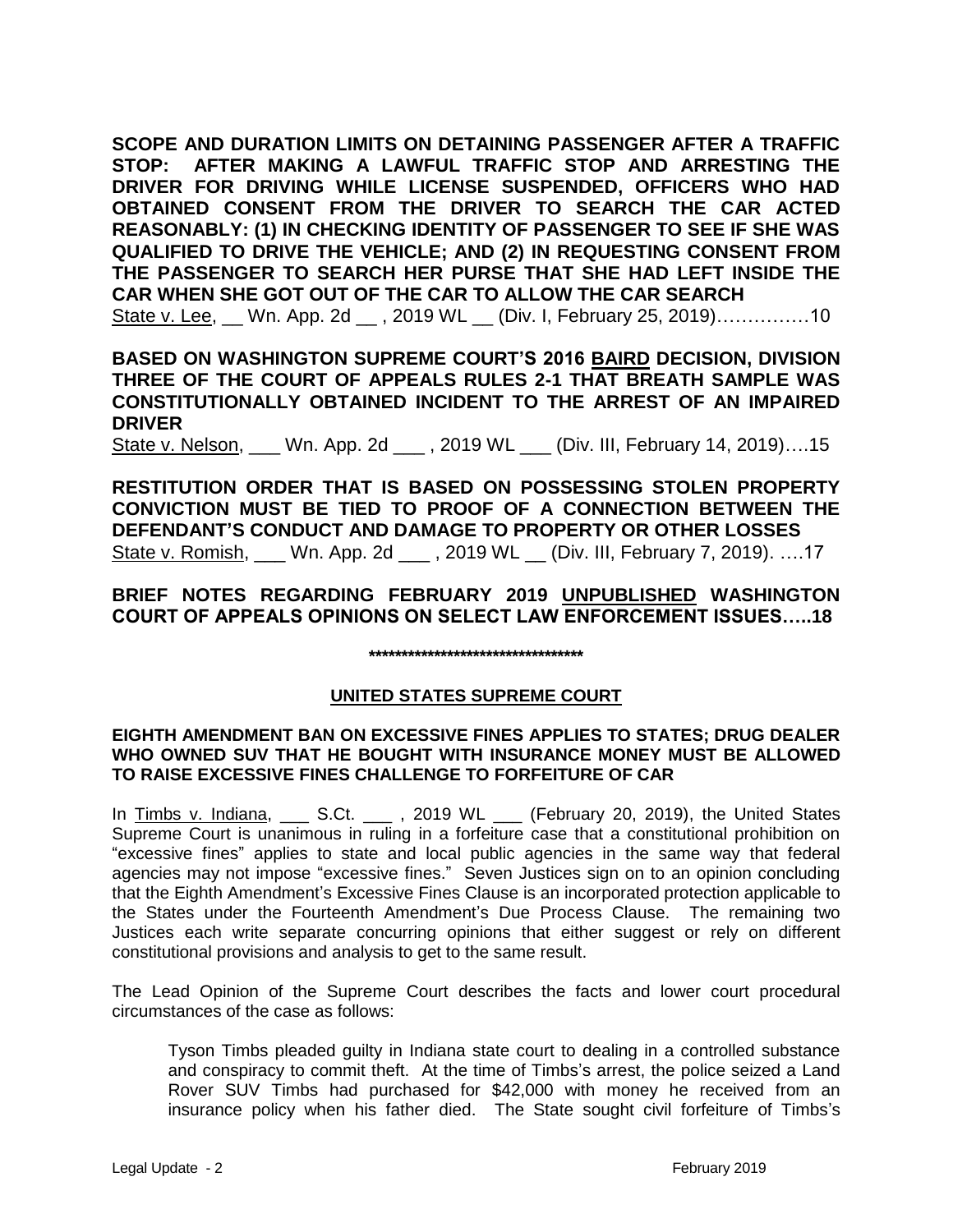vehicle, charging that the SUV had been used to transport heroin. Observing that Timbs had recently purchased the vehicle for more than four times the maximum \$10,000 monetary fine assessable against him for his drug conviction, the trial court denied the State's request. The vehicle's forfeiture, the court determined, would be grossly disproportionate to the gravity of Timbs's offense, and therefore unconstitutional under the Eighth Amendment's Excessive Fines Clause. The Court of Appeals of Indiana affirmed, but the Indiana Supreme Court reversed, holding that the Excessive Fines Clause constrains only federal action and is inapplicable to state impositions.

The Supreme Court does not address the merits of the truck owner's argument that the forfeiture of his truck was indeed "excessive." The fact-based issue of excessiveness must be addressed by the lower courts.

Result: Reversal of Indiana Supreme Court decision in favor of the State of Indiana; remand of case to the Indiana courts for resolution of the fact-based legal issue of whether the forfeiture order violates the constitutional bar on excessive fines.

# **LEGAL UPDATE EDITOR'S COMMENTS:**

**This ruling does not seem surprising in light of the historical fact that over time most protections under the Federal constitution have been held by the U.S. Supreme Court to be applicable to state and local governmental entities. I would assume that the Timbs ruling will spark an increase in "excessive fines" legal challenges to forfeitures, fines, restitution orders, etc. I have not researched the "excessive fines" case law in any depth but my understanding is that excessiveness (sometimes defined as "gross disproportionality" of the sanction to gravity of the wrongdoing) is somewhat in the eye of the deciding beholder. Note that in a "case note" on the website of the Washington Association of Prosecuting Attorneys, staff attorney Pam Loginsky stated the following about the Timbs decision:**

**"This case is likely to have little impact in Washington. Article I, section 14 of the Washington Constitution already prohibits the imposition of excessive fines and the Washington Supreme Court assumed the application of the Eight Amendment [excessive fines] clause to states in 1999. See State v. WWJ Corp., 138 Wn.2d 395 (1999)."** 

#### **\*\*\*\*\*\*\*\*\*\*\*\*\*\*\*\*\*\*\*\*\*\*\*\*\*\*\*\*\*\*\*\*\***

# **NINTH CIRCUIT, UNITED STATES COURT OF APPEALS**

**"OPEN CARRY" AND THE SECOND AMENDMENT: ELEVEN-JUDGE NINTH CIRCUIT PANEL WILL ADDRESS WHETHER THE FEDERAL CONSTITUTION PROVIDES A QUALIFIED RIGHT TO OPENLY CARRY A HANDGUN; NOTE: THE WASHINGTON CONSTITUTION DOES PROVIDE A QUALIFIED RIGHT OF "OPEN CARRY"**

A half year ago, in Young v. State of Hawaii, 896 F.3d 1044 (9<sup>th</sup> Cir., July 24, 2018), a threejudge Ninth Circuit panel voted 2-1 that the federal constitution's Second Amendment provides a qualified right to openly carry a handgun in public. On February 11, 2019, as predicted in the July 2018 Legal Update, the Ninth Circuit granted further review before an 11-judge panel. A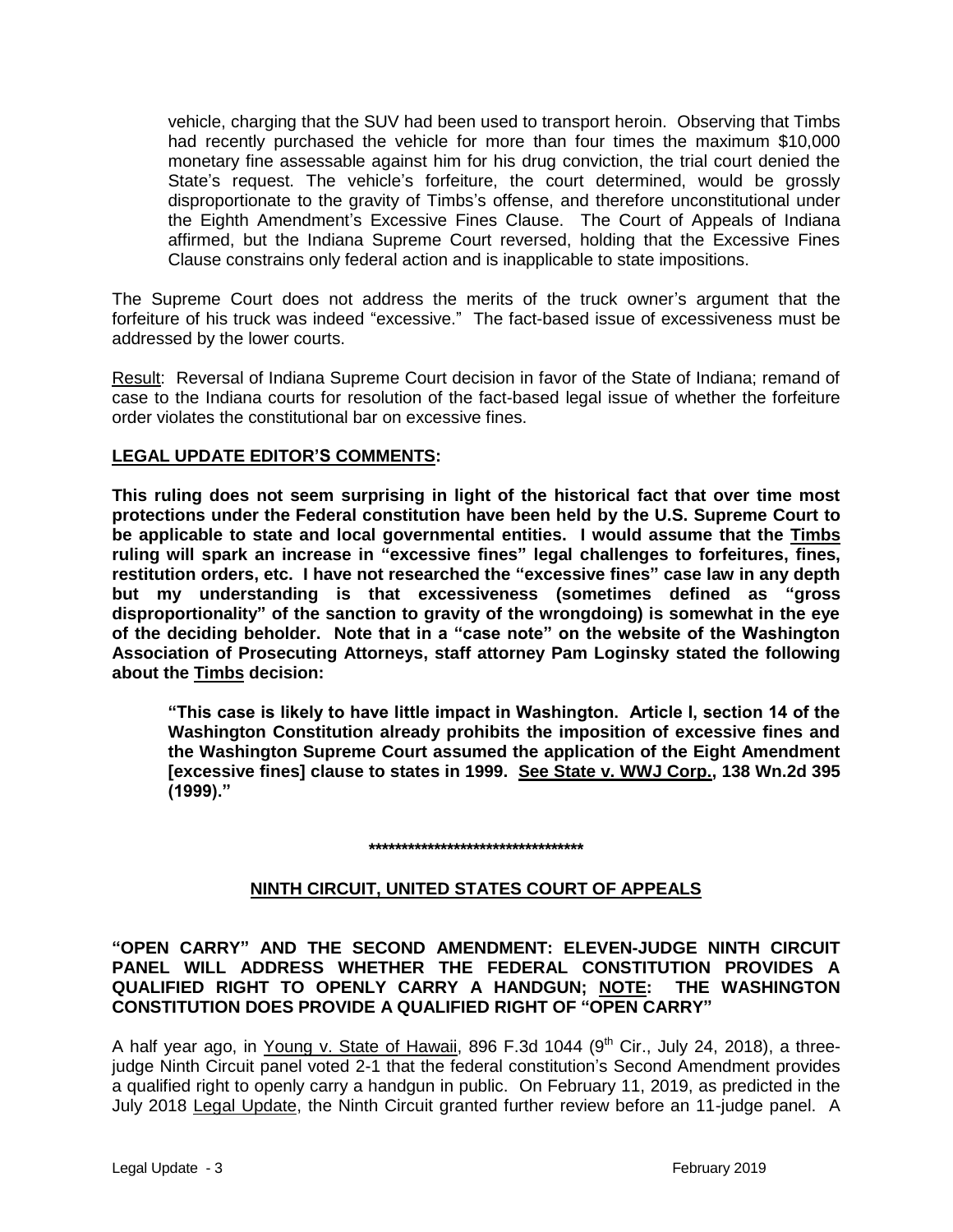future issue of the Legal Update will report on the further decision from the "en banc" panel of 11 judges. There is no timetable for a decision in such en banc review in the Ninth Circuit.

**LEGAL UPDATE EDITOR'S COMMENT: It is generally recognized that the Washington constitution, article I, section 24, provides a qualified right to openly carry a loaded firearm in public. In the interplay between the power to grant individual rights under state constitutions and the federal constitution, the Washington constitution lawfully may grant greater open-carry rights than does the Second Amendment.** 

### **CIVIL RIGHTS ACT CIVIL LIABILITY IN CORRECTIONAL SETTING: ABSENCE OF CLEARLY ESTABLISHED APPELLATE CASE LAW ENTITLES OFFICER TO QUALIFIED IMMUNITY FOR ARRESTEE'S SUICIDE ATTEMPT WHILE IN A HOLDING CELL**

In Horton v. City of Santa Maria, \_\_\_ F.3d \_\_\_ , 2019 WL \_\_\_ (9<sup>th</sup> Cir., February 1, 2019), a three-judge panel of the Ninth Circuit grants qualified immunity to a correctional officer who was sued for failing to check on an inmate in time to prevent him from hanging himself. A staff summary (not part of the panel's opinion) summarizes the qualified immunity ruling as follows):

The panel reversed in part and affirmed in part the district court's order denying summary judgment to defendants in an action brought pursuant to 42 U.S.C. § 1983 and California law by a pretrial detainee who alleged that defendants violated his Fourteenth Amendment right to be safeguarded from injury and his state law right to medical care while in custody.

After being arrested, plaintiff was detained in a temporary holding cell and left unattended for around half an hour, during which time he attempted suicide, causing permanent and severe injury. With his mother acting as guardian ad litem, plaintiff filed suit alleging, in part, that defendants were deliberately indifferent to his safety because they failed to take appropriate action after plaintiff's mother had warned a police officer over the phone that plaintiff was suicidal.

The panel held that defendant Officer Brice was entitled to qualified immunity as a matter of law because a reasonable officer would not have known that failing to attend to plaintiff immediately after the phone call would be unlawful under the [controlling appellate case] law at the time of the incident. The panel therefore reversed the district court's denial of summary judgment in favor of Officer Brice on the § 1983 claim.

Result: Reversal of U.S. District Court (Los Angeles) ruling that denied qualified immunity to Office Brice. Rulings by the Ninth Circuit panel on other issues will not be addressed in the Legal Update.

**LEGAL UPDATE EDITOR'S NOTE: The facts and issues relating to the issue of the granting of qualified immunity to Officer Brice are complicated, and there are other issues in the case. The issue of failure to prevent suicide by an arrestee in a holding cell is obviously an important issue. Interested readers should go to the Ninth Circuit's internet Opinions page to read the decision.**

**\*\*\*\*\*\*\*\*\*\*\*\*\*\*\*\*\*\*\*\*\*\*\*\*\*\*\*\*\*\*\*\*\***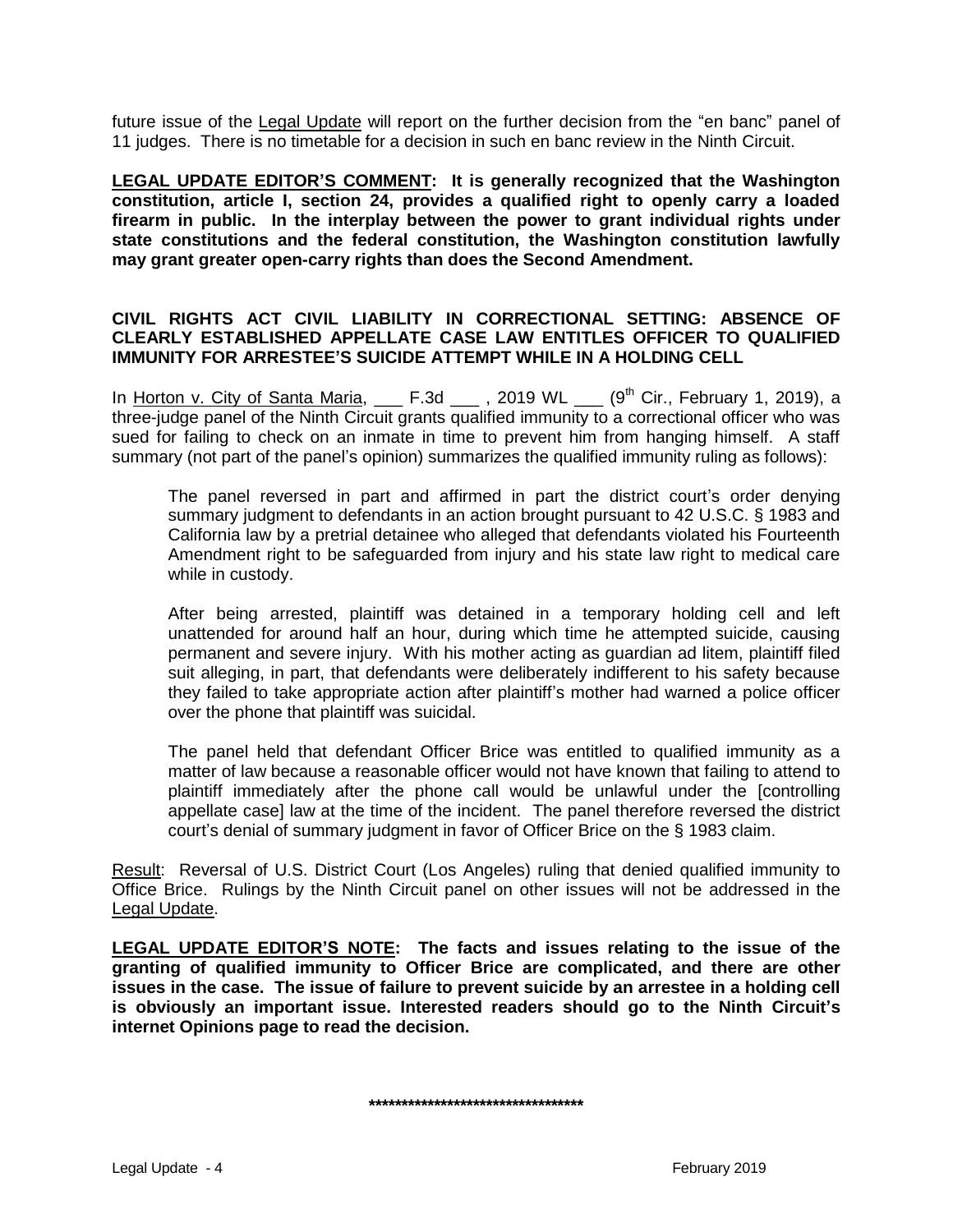# **WASHINGTON STATE SUPREME COURT**

**INDEPENDENT GROUNDS RULING UNDER ARTICLE I, SECTION 7 OF WASHINGTON CONSTITUTION: ATTENUATION DOCTRINE THAT LIMITS REACH OF EXCLUSIONARY RULE IS HELD TO APPLY UNDER WASHINGTON CONSTITUTION, BUT TO BE LESS FORGIVING OF UNLAWFUL SEARCHES AND SEIZURES THAN IS THE ATTENUATION DOCTRINE OF FOURTH AMENDMENT; GIVING FERRIER WARNINGS IN REQUEST FOR CONSENT FOR A VEHICLE SEARCH DOES NOT ATTENUATE THE EXCLUSIONARY CONSEQUENCES OF AN UNSUPPORTED CONTEMPORANEOUS TERRY SEIZURE**

State v. Mayfield, \_\_\_ Wn.2d \_\_\_ , 2019 WL \_\_\_ (February 7, 2019)

**LEGAL UPDATE INTRODUCTORY EDITOR'S COMMENT: Historically, because Exclusionary Rule issues are not the focal point of law enforcement efforts to comply with constitutional requirements, I generally have been relatively summary in addressing Exclusionary Rule issues. I decided to be more expansive in this case in order to provide something of a broad-based overview of the differing approaches to the Exclusionary Rule (1) by the U.S. Supreme Court under the Fourth Amendment of the U.S. constitution, and (2) by the Washington Supreme Court under article I, section 7 of the Washington constitution.**

Facts: (Excerpted from Supreme Court lead opinion)

On January 3, 2015, Derek Salte came home to find an unfamiliar truck parked in his driveway, with a man (later identified as Mayfield) asleep in the driver's seat. Salte told Mayfield to leave, threatening to call the police if he did not. Mayfield started the truck's engine and tried to put it in reverse, but the truck would not move. Eventually, Mayfield got out of the truck through the passenger door and ran away, leaving the door open with the engine and windshield wipers still running. Salte called the police, and [Deputy A] responded.

[Deputy A] turned off the truck's engine, placed the keys on the driver's seat, and closed the passenger door. He "did not search for or observe anything within the truck's passenger compartment." He then determined that the truck was registered to Mayfield and had not been reported stolen. Around this time. [Deputy A] spotted Mayfield walking on the other side of the street, and Salte identified him as the person who was in the truck. [Deputy A] believed that Mayfield was trying to walk past them without making contact, which [Deputy A] thought was odd behavior for the truck's apparent owner. He therefore crossed the street to talk to Mayfield.

Mayfield initially said he was parked in Salte's driveway because he needed to use the restroom in the church next door but later said he was there because he was having vehicle problems. Mayfield explained that he ran away because he was afraid that Salte was about to assault him. At the suppression hearing. [Deputy A] testified that he did not suspect Mayfield of committing any crime, of being under the influence of alcohol or other drugs, or of being armed or dangerous. Nevertheless, [Deputy A] thought the situation seemed strange.

A second officer, [Sergeant B], arrived to assist while [Deputy A] asked for Mayfield's identification and checked for outstanding warrants. No warrants were discovered, but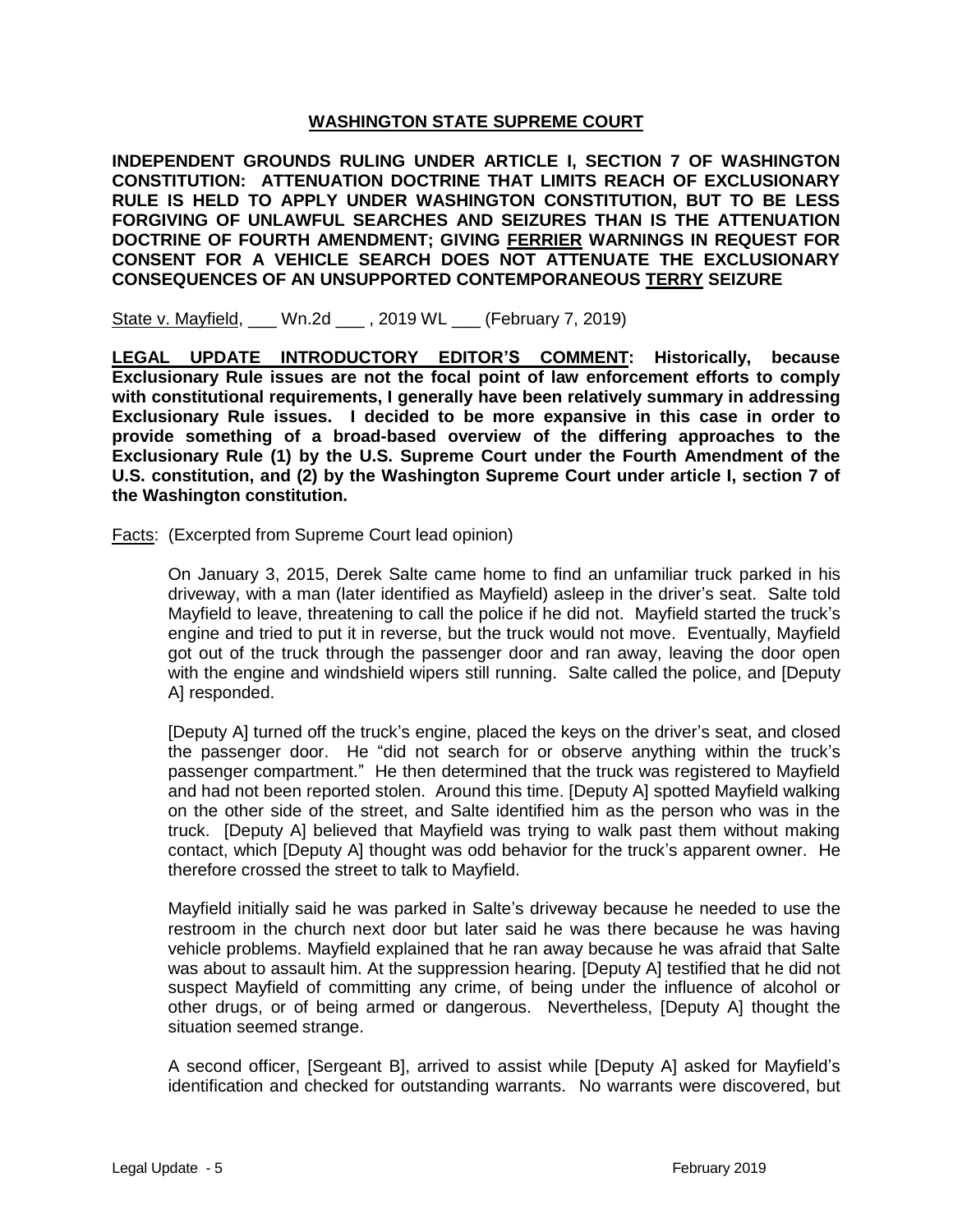[Deputy A] learned that Mayfield "was a convicted felon, was on active [Department of Corrections] supervision, and had prior contacts in regards to controlled substances."

[Deputy A] then asked Mayfield about recent drug use, which Mayfield denied. [Deputy A] asked for consent to conduct a pat-down search and told Mayfield he could refuse. Mayfield consented, and [Deputy A] found \$464 in cash, bundled in a way that made him suspect "the money was the result of drug transactions." [Deputy A] then asked for consent to search the truck, informing Mayfield he had the right to refuse and the right to limit or revoke his consent. Mayfield consented. [Deputy A] discovered methamphetamine in the truck and arrested Mayfield.

Proceedings below: (Excerpted from Supreme Court lead opinion)

Mayfield was charged with one count of possession of a controlled substance with intent to deliver. He moved to suppress the money and the methamphetamine, arguing that [Deputy A] unlawfully seized him without reasonable suspicion and that his consent to search was vitiated by the unlawful detention. The State contended that the attenuation doctrine provided an exception to the exclusionary rule in this case.

The trial court concluded that Mayfield was unlawfully seized "when Deputy Nunes began asking questions about [his] drug use, whether he would have anything illegal on his person, and when he sought permission to conduct a pat down search." \

**LEGAL UPDATE EDITOR'S NOTE: The trial court here was probably correct on the "seizure" question under the Washington constitution. In State v. Harrington, 167 Wn.2d 656 (2009), the Washington Supreme Court held that a "social contact" developed into a Terry "seizure" at the point during the contact when the officer, with another officer standing nearby, requested consent to frisk. Harrington was an "independent grounds ruling under the Washington constitution. Under the Fourth Amendment, this would probably be deemed not to be a seizure.]**

However, the [trial court in this case] denied the motion to suppress, concluding that the evidence was attenuated from the unlawful seizure because [Deputy A] gave Ferrier warnings before Mayfield consented to the search of his truck. . . . . The jury convicted Mayfield as charged.

On appeal, Mayfield argued that the attenuation doctrine is incompatible with article I, section 7 [of the Washington constitution]. In the alternative, he argued that Ferrier warnings alone are insufficient to satisfy the attenuation doctrine. In a split opinion, the Court of Appeals declined to reach Mayfield's state constitutional argument because he did not conduct [a properly structured analysis for the appellate courts to address an "independent grounds" issue].

ISSUES AND RULINGS: 1. Does the Exclusionary Rule of the Washington constitution include in all respects the Attenuation Doctrine applied by the U.S. Supreme Court under the Fourth Amendment of the federal constitution? (ANSWER BY WASHINGTON SUPREME COURT: No, rules a unanimous Court)

2. Does the Exclusionary Rule of the Washington constitution include any form of an Attenuation Doctrine, albeit a more limited version of the Attenuation Doctrine than is applied by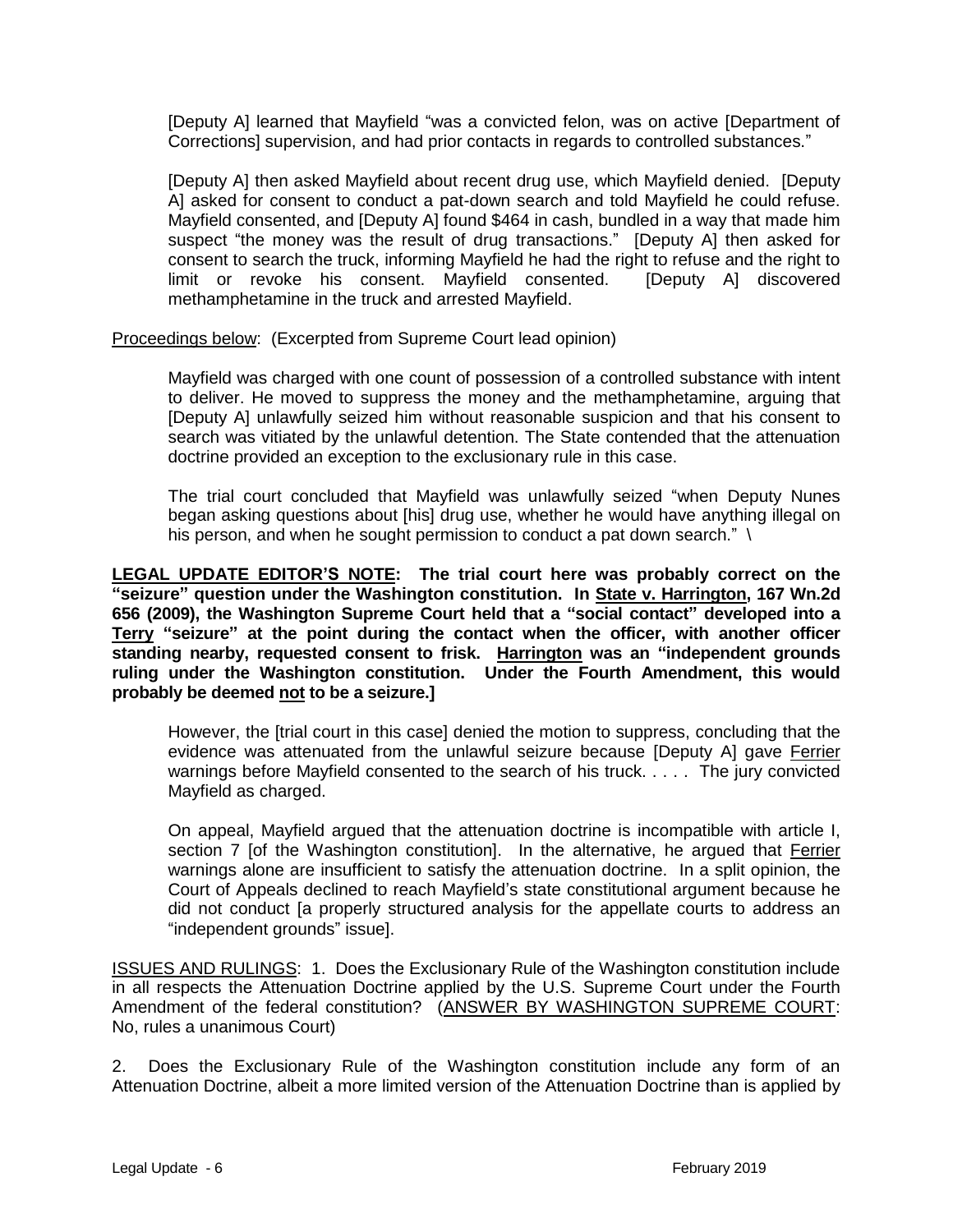the U.S. Supreme Court under the Fourth Amendment of the federal constitution? (ANSWER BY WASHINGTON SUPREME COURT: Yes, rules an 8-1 majority)

3. A law enforcement officer made a Terry seizure of Mayfield without reasonable suspicion of criminal activity by Mayfield. The officer then gave him some of the Ferrier warnings in asking Mayfield for consent to search Mayfield's nearby truck. Does the giving of Ferrier warnings attenuate the unlawfulness of the seizure that occurred just a few minutes earlier, such that the evidence seized in the consent search of the truck should not be suppressed under the Exclusionary Rule of the Washington constitution? (ANSWER BY WASHINGTON SUPREME COURT: No, rules a unanimous Court)

Result: Reversal of Cowlitz County Superior Court conviction of John Douglas Mayfield for possession of a controlled substance with intent to deliver.

### BACKGROUND OF WASHINGTON SUPREME COURT "INDEPENDENT GROUNDS" RULINGS REGARDING EXCLUSIONARY RULE OF WASHINGTON CONSTITUTION'S ARTICLE I, SECTION 7

Since 1980, majorities on the Washington Supreme Court have repeatedly shown in Search & Seizure and Exclusionary Rule decisions that the collective value systems of a majority of the nine Washington State Justices differ from the value systems demonstrated historically in decisions in those subject area by majorities on the U.S. Supreme Court. In Exclusionary Rule decisions of the U.S. Supreme Court, several exceptions to exclusion have been created because the common sense view of the U.S. Supreme Court majority has been that the primary purpose of the federal Exclusionary Rule is to deter officers from failing to follow Fourth Amendment rules for Search and Seizure, and that where deterrence value does not outweigh the always-considerable cost to society of excluding reliable inculpatory evidence, then exclusion should not occur.

Thus, the U.S. Supreme Court has recognized qualified exceptions, with reasonableness limits, to the Exclusionary Rule for (simplistically stated): (1) *good faith execution of a facially reasonable search warrant*; (2) *good faith enforcement of a statute or ordinance*, (3) circumstances where evidence unlawfully obtained *inevitably would have been discovered* by lawful means without reliance on the fruits of the unlawful search, (4) circumstances where the causal connection between the police error and the discovery of evidence is "*attenuated*" (i.e., the causation link is remote or some other causation factor has intervened), and the police error is not egregious; and (5) circumstances where *an independent source* for a lawful search existed and was known to exist prior to the unlawful search.

The Washington Supreme Court has concluded under article I, section 7 of the Washington constitution that, unlike the Fourth Amendment, while deterrence may be a factor, the primary purpose of the Washington constitution's Exclusionary Rule is *not* deterrence of unlawful law enforcement actions. Instead, our high court has held, based on their own collective value systems that differ from those of a majority of the U.S. Supreme Court, that the primary purpose of the exclusionary remedy of article I, section 7 is to *protect the rights of persons* when law enforcement has been deemed to have violated those rights.

For this stated reason, the Washington Supreme Court has concluded that there are no broad *"good faith"* exceptions to exclusion in the Washington constitution; and that there is no *"inevitable discovery"* exception (as for the "inevitable discovery" theory, the Washington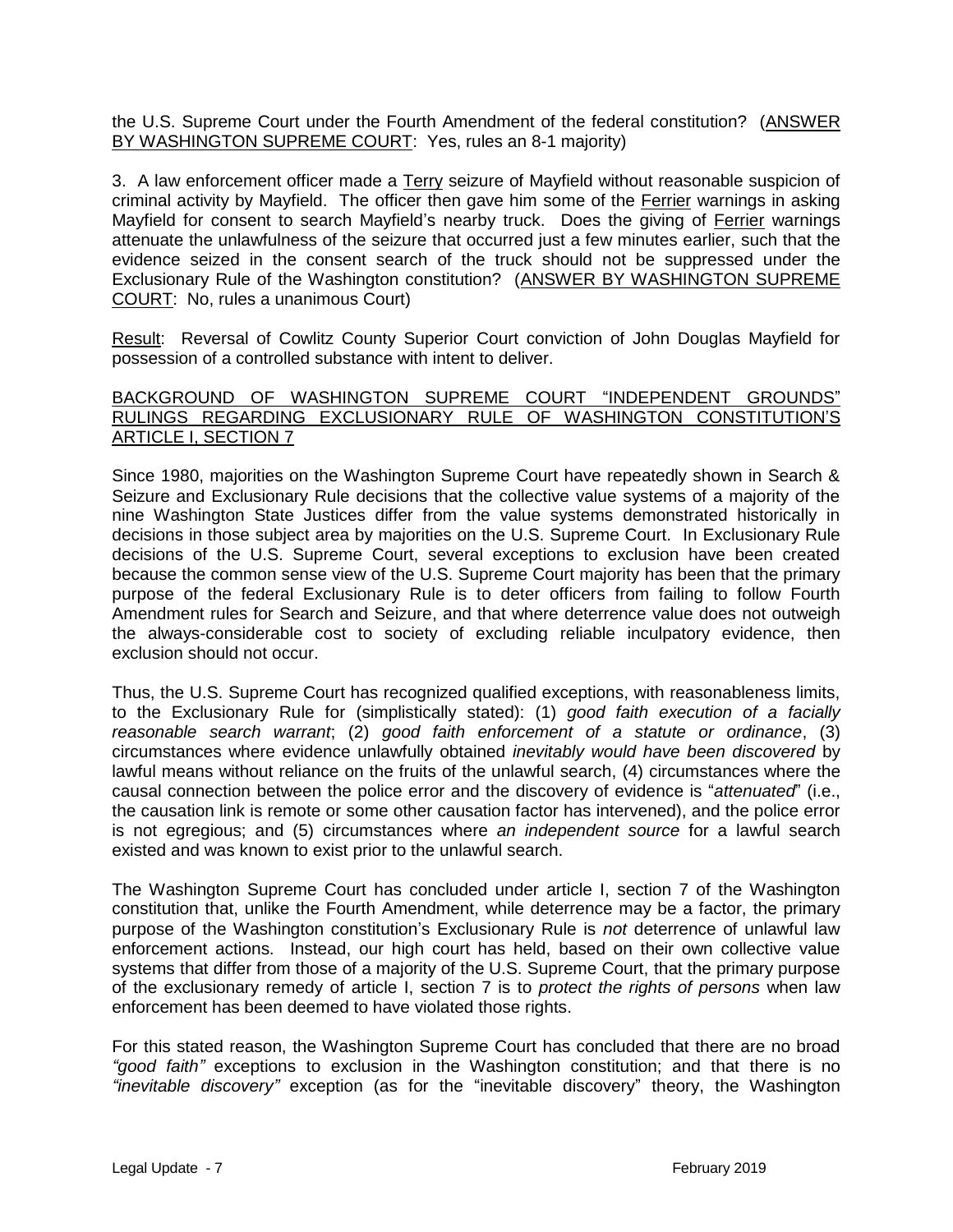Supreme Court also declared, as further reason not to adopt the "inevitable discovery" exception to exclusion, that the theory is too speculative and vague to be predictably applied).

The Washington Supreme Court has, however, accepted an *"independent source"* exception to exclusion because that exception is not inconsistent with protecting privacy rights and need not be hinged on the deterrence rationale. See State v. Gaines*,* [154 Wn.2d 711,](http://lawriter.net/getCitState.aspx?series=Wn.2d&citationno=154+Wn.2d+711&scd=WA) 717-22 (2005) (recognizing the independent source doctrine under the Washington constitution).

Now, in the Mayfield case, the Washington Supreme Court has chosen to include a very narrow version of the Attenuation Exception to exclusion under the Washington constitution. In key part, the Washington Supreme Court's lead opinion (signed by eight of the nine Justices) explains that ruling as follows:

We now explicitly adopt a state attenuation doctrine that is satisfied if, and only if, an unforeseeable intervening act genuinely severs the causal connection between official misconduct and the discovery of evidence. If such a superseding cause is present, then the evidence is not properly viewed as "fruit of the poisonous tree" but, instead, as "fruit" of the superseding cause. In such a case, the State derives no benefit from its officers' unconstitutional actions. And because a superseding cause must, by definition, be unforeseeable, this narrow attenuation doctrine will not encourage officials to violate article I, section 7 in the hopes of discovering evidence.

We caution that the attenuation doctrine we adopt today must be narrowly and carefully applied. The State bears the burden of proving that the attenuation doctrine applies and that evidence is admissible despite a violation of article I, section 7. . . . . To meet its burden, the State must prove that unforeseen intervening circumstances genuinely severed the causal connection between official misconduct and the discovery of evidence. The State cannot meet its burden by merely showing that there are one or more *additional* proximate causes of the discovery of evidence. The question of whether intervening circumstances constitute a superseding cause is a highly fact-specific inquiry that must account for the totality of the circumstances, just as it is in the context of tort law. . . .

We also caution that the narrow attenuation doctrine we adopt today is entirely independent of the modern attenuation doctrine used by federal courts. As such, it is irrelevant to our state attenuation doctrine whether suppression in one case will deter similar misconduct in the future. It is also irrelevant whether the officer's misconduct was merely negligent or was instead flagrant and purposeful. The only question is whether unforeseeable intervening actions genuinely severed the causal connection between official misconduct and the discovery of evidence. If not, then the attenuation doctrine does not apply, and the evidence must be excluded in accordance with article I, section 7 and our state exclusionary rule.

C. The Washington attenuation doctrine is not satisfied here

Although the trial court did not have the opportunity to rule on Mayfield's suppression motion in accordance with the narrow attenuation doctrine we adopt today, its findings of fact are sufficient for us to decide the issue as a matter of law. It is plain that the State cannot carry its burden of proving that the causal chain between the official misconduct and the discovery of evidence was genuinely severed by intervening circumstances in this case. We therefore hold that Mayfield's motion to suppress must be granted.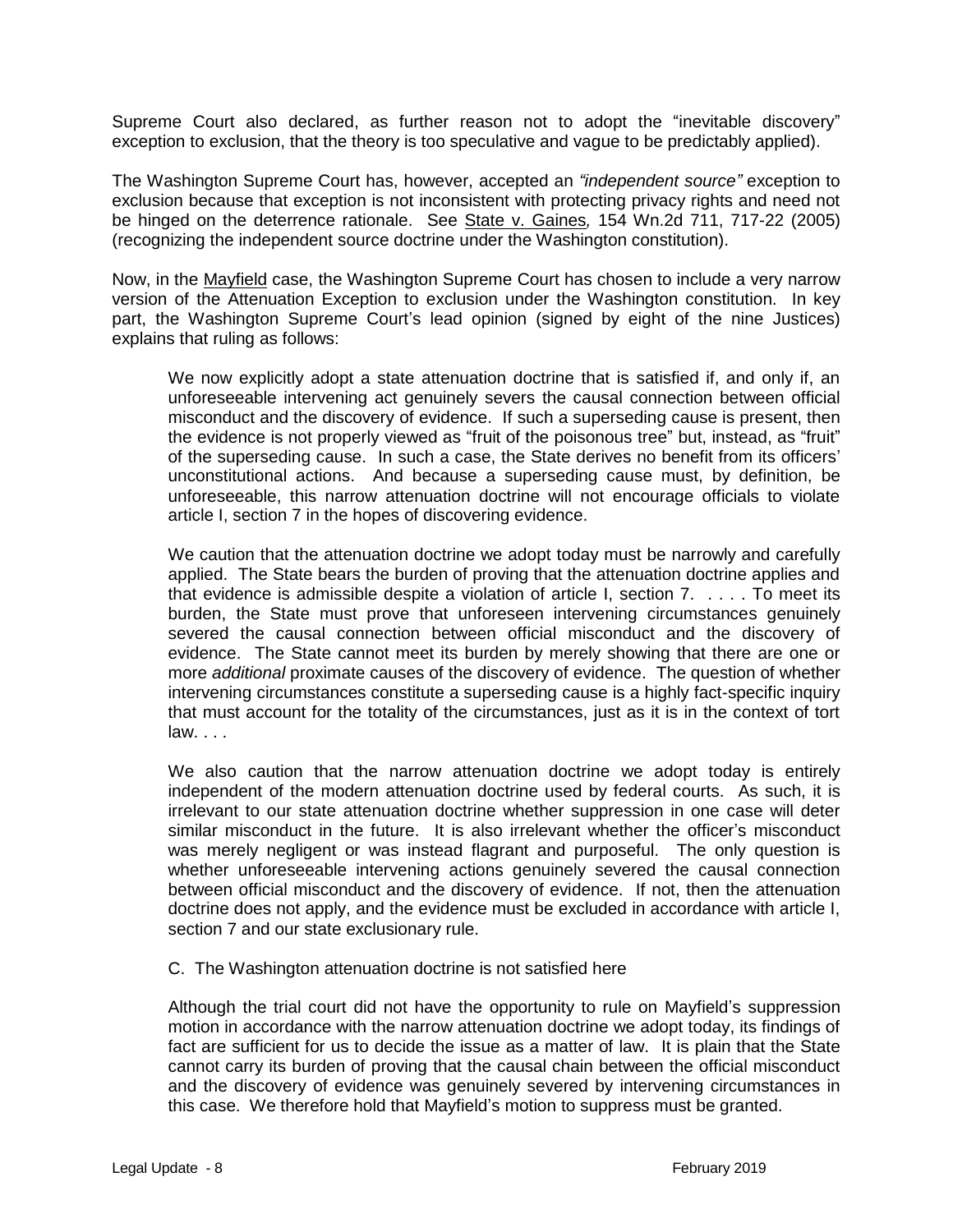As related in the facts section above, [Officer A] illegally seized Mayfield and requested consent to search his person and his truck while the illegal seizure was ongoing. The requests to search were certainly not unforeseeable intervening circumstances. As found by the trial court, these requests were a purposeful component of "a drug investigation that was not based upon any reasonable and articulable suspicion of actual criminal conduct."

Mayfield's consents to the two searches were also not independent acts of free will sufficient to establish a superseding cause. The State relies heavily on the fact that Mayfield was told he could refuse, limit, or revoke consent to the search of his truck, arguing that these Ferrier warnings made Mayfield's consent "an informed decision" and thus '"an independent act of free will'" sufficient to satisfy the attenuation doctrine. We cannot agree.

First, as the State acknowledges, Mayfield was not given full Ferrier warnings before consenting to the search of his person. He was merely told he could refuse consent. We have previously considered an almost indistinguishable case applying the federal attenuation doctrine. In [State v. Armenta, 134 Wn.2d 1 (1997)]*,* the defendant was unlawfully seized, was asked for consent to search his car, and was told he could refuse. He consented and the search yielded cocaine, which the trial court suppressed. We affirmed the trial court.

First, we noted that although the defendant "freely and voluntarily consented to the search of his vehicle," it was a separate question "whether the prior illegal detention vitiated that consent." We then concluded that it did, based on federal precedent holding that a "confession following issuance of Miranda warnings [was] nevertheless tainted by illegal arrest and therefore inadmissible." . . . . Because we have already held that warning a person of the right to refuse consent is insufficient to satisfy the broad federal attenuation doctrine, we easily conclude that it is insufficient to satisfy our narrow state attenuation doctrine. And because [Deputy A] asked to search Mayfield's truck based, in part, on the money he found when searching Mayfield's person, the two searches are directly causally linked.

Second, giving consent to search upon request during an unlawful seizure is very different from independently volunteering to be searched or giving a confession as an act of free will. Mayfield had no time to reflect on his options and was not free to leave. Ferrier warnings alone cannot change the fact that Mayfield's consent to search was the direct, foreseeable result of [Officer A's] unconstitutional actions. Indeed, it would be unreasonable to expect a person to believe that he or she actually can refuse consent when the Ferrier warnings are given by the same officer who is currently subjecting the person to an ongoing unlawful seizure. A reasonable person might well believe that the officer would commit further constitutional violations, regardless of consent, so there would be no benefit to refusing. Therefore, consent to search during an ongoing unlawful seizure, even if preceded by Ferrier warnings, is entirely foreseeable and not an independent act of free will. Such consent, without more, cannot be a superseding cause sufficient to satisfy the attenuation doctrine.

Finally, it is clear that if the state attenuation doctrine is satisfied solely by an unlawfully detained suspect's consent to search after Ferrier warnings, then the attenuation doctrine would not be a narrow exception to the exclusionary rule at all. To the contrary,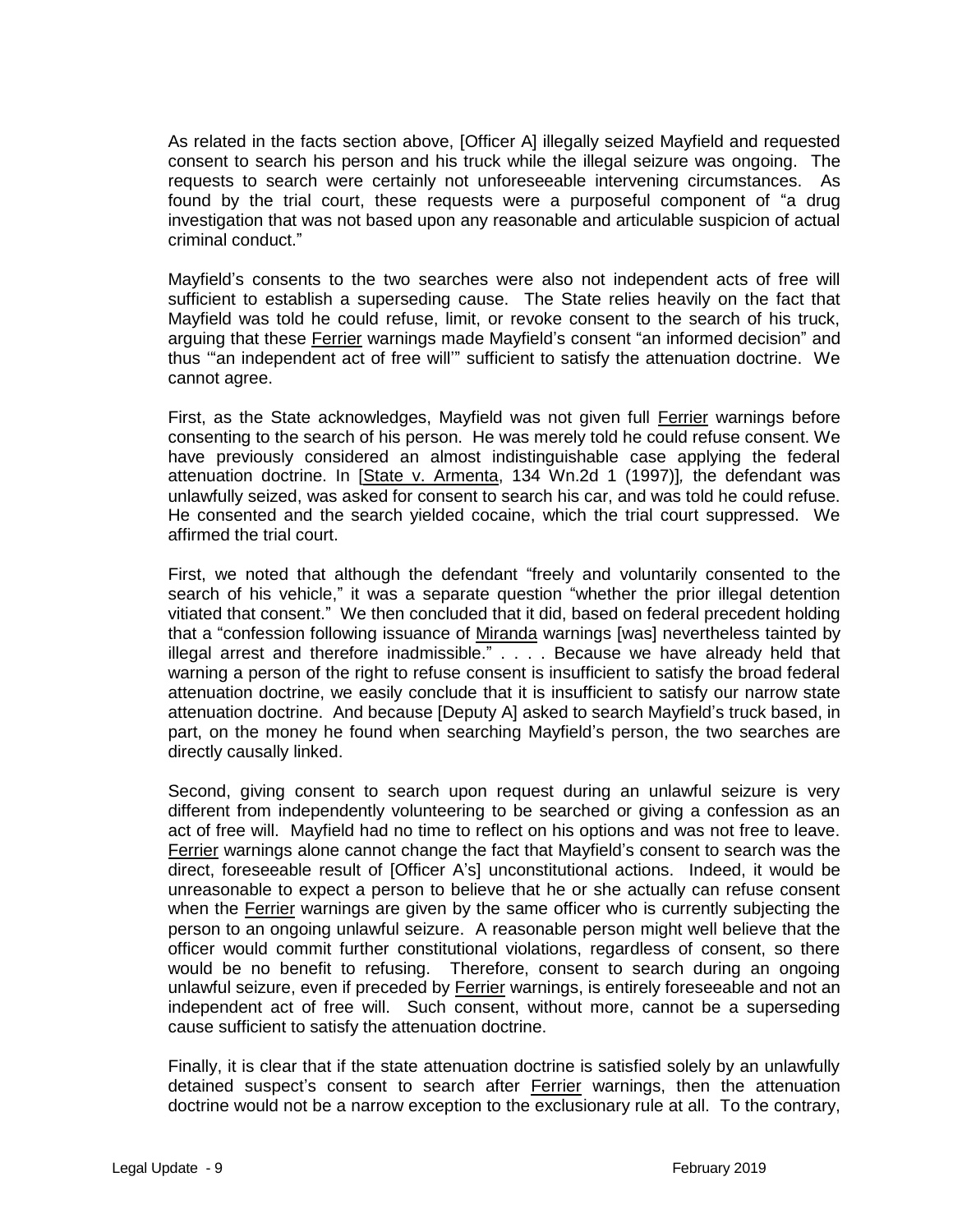it would be broadly applicable to any case where officials remember to use the appropriate "magic words" after violating a person's article I, section 7 rights. Such a broad rule would do little to protect individual privacy and would thus be inconsistent with article I, section 7 and our state exclusionary rule. It would also distort the purpose of Ferrier, which is to ensure that a person who has *not* been illegally seized can make an informed decision as to whether to consent to a search of his or her home. Ferrier warnings were never designed to "purge the taint" of ongoing unlawful seizures for purposes of the attenuation doctrine.

**[LEGAL UPDATE EDITOR'S NOTE: In a footnote, the Mayfield lead opinion states that the Court is not deciding one way or the other whether Ferrier warnings are required for a vehicle consent search. Note that in State v. Witherrite, 184 Wn. App. 859 (2014) (review denied by Washington Supreme Court in 2015), Division Three of the Court of Appeals ruled 2-1 that it is not mandatory to give Ferrier warnings to obtain a voluntary vehicle search. Note, however, that the majority opinion for Division Three stated in that case that "undoubtedly best practice to give full Ferrier warnings before any consent search in order to foreclose arguments" that the consent was not knowingly given. Witherrite, 184 Wn. App. at 864. Also note that one of the appellate judges argued in Witherrite that Ferrier should apply to vehicle search requests.]**

It is clear from the trial court's findings that there were no intervening circumstances here that severed the causal connection between Mayfield's unlawful seizure and the discovery of the money and methamphetamine used against him at trial. Without such intervening circumstances, our state attenuation doctrine cannot apply. Therefore, the evidence must be suppressed.

[Case citations, footnotes omitted]

Justice Charles Johnson writes a concurring opinion in which he states that he would have preferred that the Court interpret article I, section 7 as totally precluding any theory of an Attenuation Exception to the Exclusionary Rule. No Justice signs on to Justice Johnson's concurrence.

#### **\*\*\*\*\*\*\*\*\*\*\*\*\*\*\*\*\*\*\*\*\*\*\*\*\*\*\*\*\*\*\*\*\***

# **WASHINGTON STATE COURT OF APPEALS**

**SCOPE AND DURATION LIMITS ON DETAINING PASSENGER AFTER A TRAFFIC STOP: AFTER MAKING A LAWFUL TRAFFIC STOP AND ARRESTING THE DRIVER FOR DRIVING WHILE LICENSE SUSPENDED, OFFICERS WHO HAD OBTAINED CONSENT FROM THE DRIVER TO SEARCH THE CAR ACTED REASONABLY: (1) IN CHECKING IDENTITY OF PASSENGER TO SEE IF SHE WAS QUALIFIED TO DRIVE THE VEHICLE; AND (2) IN REQUESTING CONSENT FROM THE PASSENGER TO SEARCH HER PURSE THAT SHE HAD LEFT INSIDE CAR WHEN SHE GOT OUT OF THE CAR TO ALLOW CAR SEARCH** 

State v. Lee, 1 Wn. App. 2d 1, 2019 WL 1 (Div. I, February 25, 2019)

Facts and Proceedings below: (Excerpted from Court of Appeals opinion)

On July 7, 2015, Michael Peterman was driving a car, and Lee was the front seat passenger. [A detective] initiated a traffic stop for two traffic infractions. [The detective]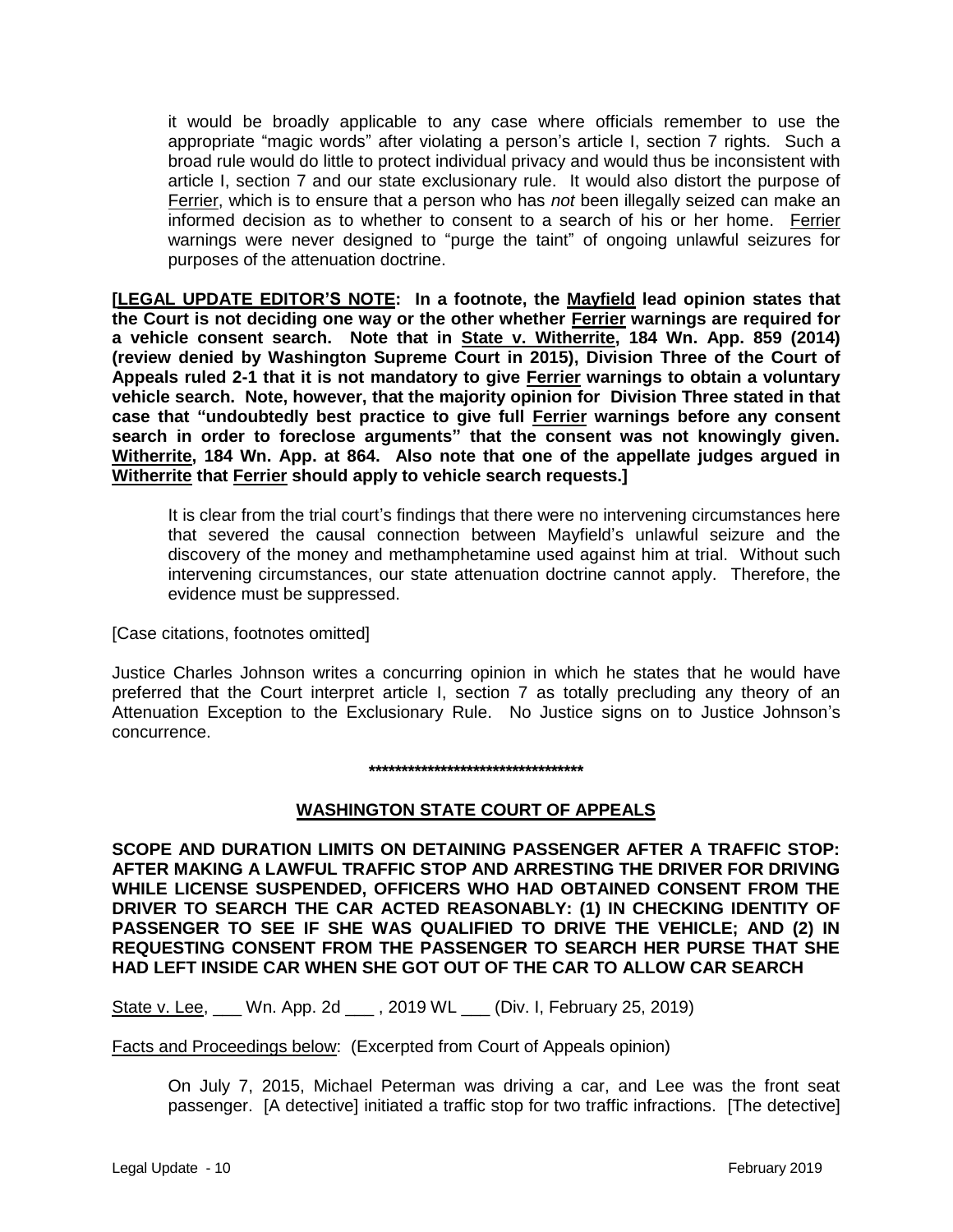asked Peterman for his identification, learned his license was suspended, and arrested him for first degree driving while license suspended or revoked. Peterman consented to a search of the car.

[Detective A] told Lee [the front seat passenger] to step out to facilitate his search of the car. She left her purse inside the car. [Detective A] ran Lee's identification information to determine if she had a driver's license so she could drive the car if it was not impounded. He learned Lee had a valid driver's license and a conviction for possession of a controlled substance. Lee began to pace back and forth near the car. At some point, [Detective B] directed Lee to sit on a nearby curb. During a conversation, Lee told [Detective A] the purse in the car was hers. [Detective A] asked Lee for permission to search her purse, telling her that he was asking "due to her prior drug conviction." He also gave Lee warnings pursuant to [State v. Ferrier, 136 Wn.2d 103 (1998)] that she was not obligated to consent and that she could revoke consent or limit the scope of the search at any time. Lee consented to the search.

[Court's footnote: *Both detectives testified that [Detective A] provided* Ferrier *warnings, and that Lee never revoked her consent or asked the officer to stop or to limit the scope of the search*.]

When [Detective A] asked Lee if there was anything in her purse he should be concerned about, she said there was some heroin inside. Detectives found heroin and methamphetamine in her purse, advised Lee of her Miranda rights, and arrested her for possession of a controlled substance with intent to manufacture or deliver.

Lee moved to suppress the evidence obtained from the search of her purse. Lee testified she did not consent to the search and that a detective told her "he didn't care if there was a little bit of dope in my bag and he just searched the car and searched my stuff." Lee also testified she "probably" had been using heroin that day.

[Detective A] testified he did not suspect Lee of a crime when he requested her consent to search her purse. He and [Detective B] confirmed that [Detective A] first obtained Lee's consent to search the purse, gave Ferrier warnings, and then Lee disclosed there were narcotics in the purse. Neither detective recalled telling Lee she was free to leave during the stop. Dispatch time log records suggest the traffic stop commenced at 7:23 p.m. and [Detective A] conducted his search at 7:41 p.m.

The trial court denied Lee's motion to suppress the results of the search of her purse. The court found "the testimony of the [detectives] involved [was] more credible than the defendant's testimony." The court also noted the detectives inquired about Lee's identity "to determine if she was a licensed driver so that the vehicle could be released to her as an alternative to impoundment." The trial court determined that all of Lee's statements were voluntary and that none were coerced. The court concluded that Lee validly consented to a search of her purse.

At the bench trial on stipulated facts, the judge found Lee guilty of possession of a controlled substance with intent to deliver.

[Some footnotes omitted; paragraphing revised for ease of reading]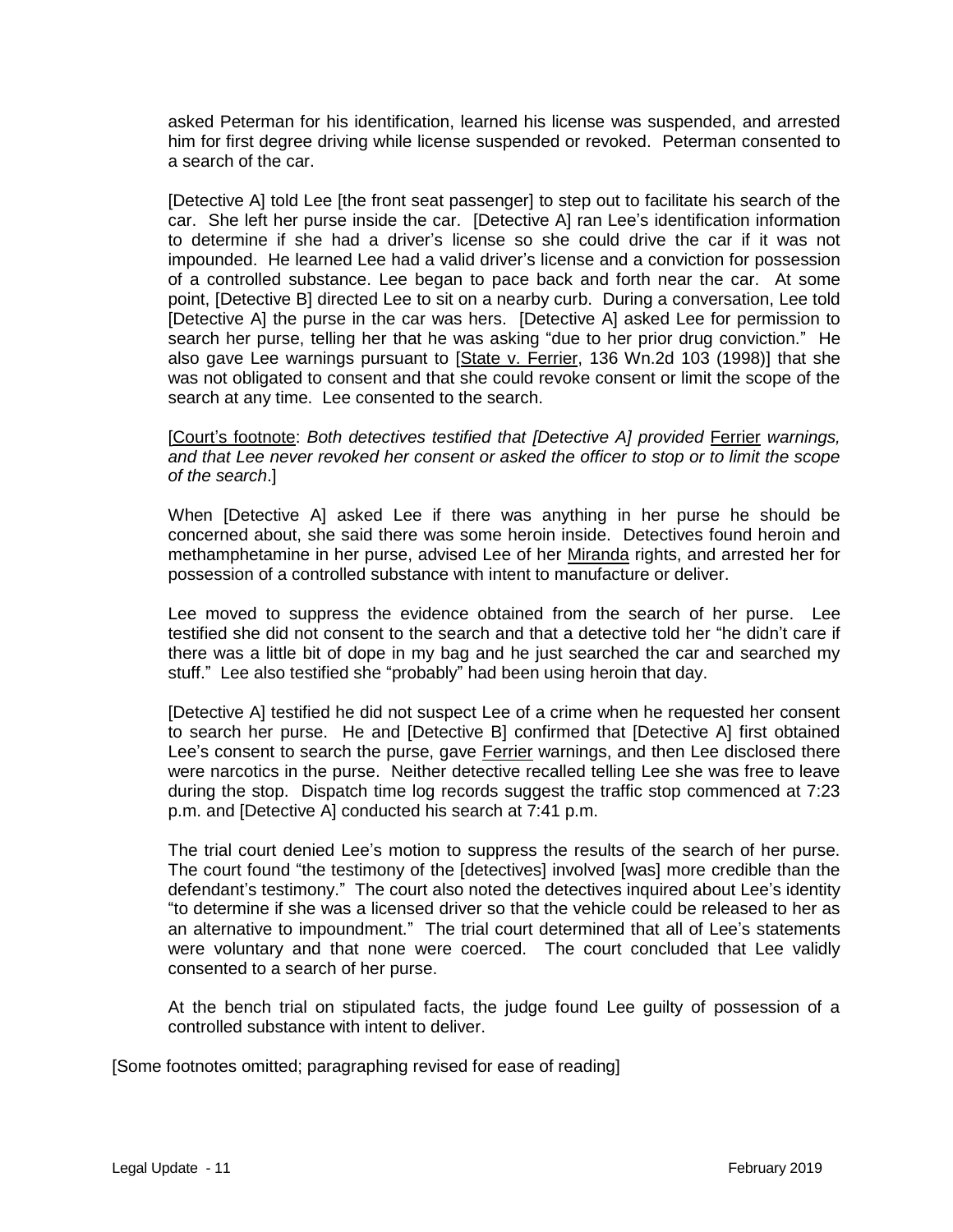ISSUE AND RULING: Officers stopped and arrested Michael Peterson for driving while license suspended. Peterson consented to a search of the car. Ms. Lee was a front-seat passenger in the car when it was stopped. She left her purse in the car when an officer directed her to get out of the car to facilitate the search of the vehicle. An officer asked Ms. Lee for identification information and for consent to search the purse.

Did the officer exceed the duration and scope-of-investigation limits on Terry seizures when, after arresting the driver, the officer asked the passenger, Ms. Lee, for identification information and for consent to search her purse? (ANSWER BY COURT OF APPEALS: No, both requests were reasonable under the totality of the circumstances following the arrest of the driver and the driver's consent to search the car)

Result: Affirmance of Snohomish County Superior Court conviction of Carmen Rose Lee for possession of controlled substances with intent to deliver.

ANALYSIS: (Excerpted from Court of Appeals opinion)

When police conduct a traffic stop, "it is now well established that '[f]or the duration of a traffic stop. . . a police officer effectively seizes everyone in the vehicle.'" If the traffic stop is valid, then seizure of the driver and passengers is also valid. A passenger's seizure "ordinarily continues, and remains reasonable, for the duration of the stop. Normally, the stop ends when the police have no further need to control the scene, and inform the driver and passengers they are free to leave."

At oral argument, Lee asserted that article I, section 7 of the Washington Constitution controls. She contends the portions of [the U.S. Supreme Court decision in Arizona v. Johnson, 555 U.S. 323, 333 (2009) and Rodriguez v. United States, 135 S.Ct. 1609 (2015)] regarding Fourth Amendment analysis of unrelated questions during a traffic stop do not apply here. Accepting Lee's premise without deciding it, the key question then becomes what standard applies under article!, section 7 of the Washington Constitution to analyze the impact of an officer's question unrelated to the justification for the traffic stop. We are guided by a long line of well accepted Washington Supreme Court decisions.

The Fourth Amendment and article 1, section 7 both recognize an investigative stop exception to the warrant requirement as set forth in Terry v. Ohio. The rationale of Terry applies by analogy to traffic stops.

At oral argument, Lee acknowledged the Terry standards for scope and duration of a stop apply and are the same when analyzed under either the Fourth Amendment or article 1, section . Lee's concession is consistent with our Supreme Court's recognition in [State v. Z.U.E., 183 Wn.2d 610, 617 (2015)] that "[i]n a challenge to the validity of a Terry stop, article I, section 7 generally tracks the Fourth Amendment analysis."

The standards for a Terry stop, including the appropriate scope of such a stop, are well established in Washington. We analyze such stops on a case-by-case basis. "[C]ourts must review an officer's actions under the totality of the circumstances to determine if a [Terry stop] seizure is made with the authority of law and is of reasonable scope and duration."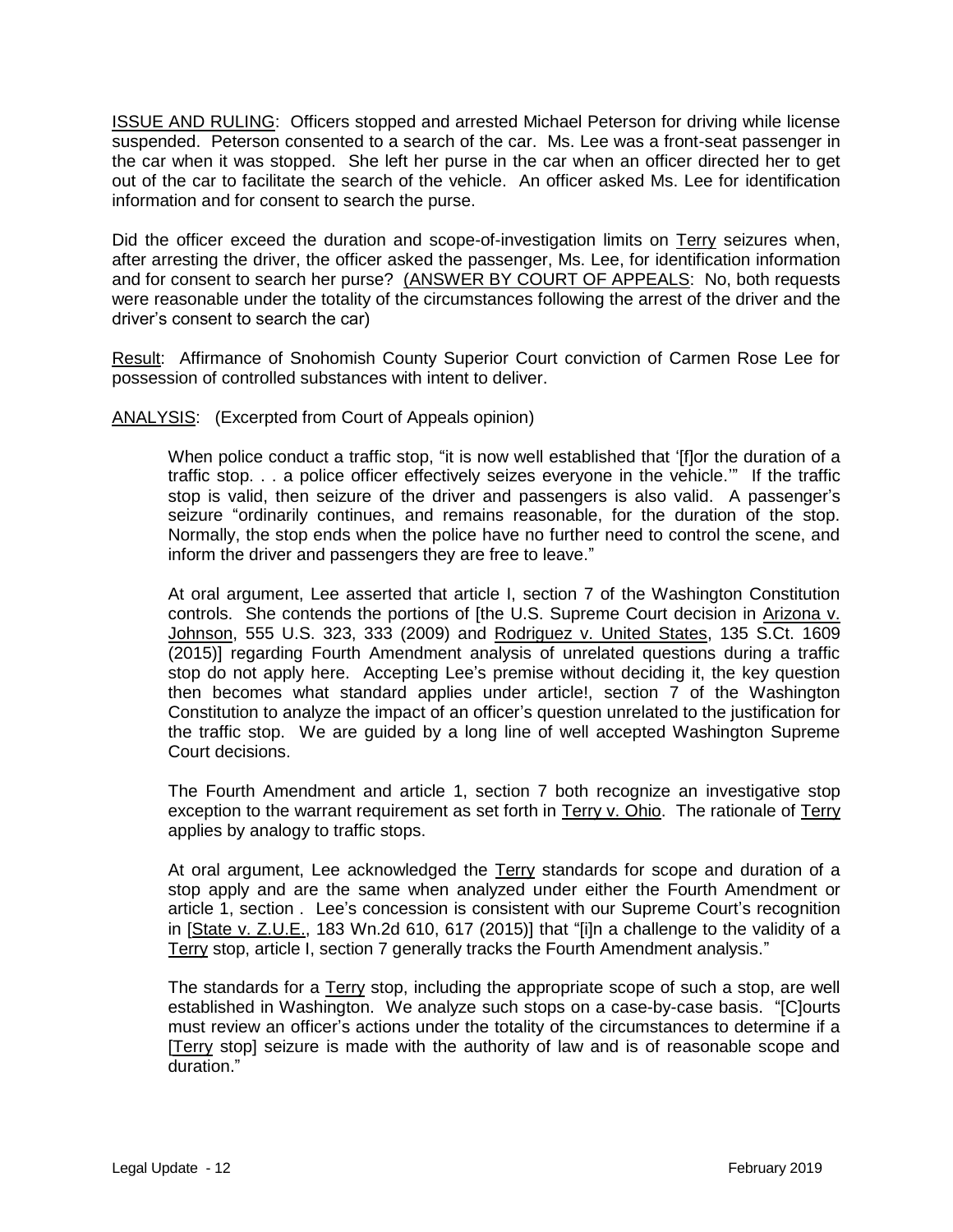"Similar to the analysis for determining the initial validity of the stop, the proper scope of a Terry stop depends on 'the purpose of the stop, the amount of physical intrusion upon the suspect's liberty, and the length of time the suspect is detained.'" "A lawful Terry stop is limited in scope and duration to fulfilling the investigative purpose of the stop." Once that purpose is fulfilled, the stop must end. An officer may lawfully extend the stop's scope and duration based on information obtained by officers during the traffic stop. "There is no rigid time limitation on Terry stops."

Washington courts also recognize that officers may conduct routine law enforcement procedures during traffic stops "as long as they do not unreasonably extend the initial valid stop." For example, officers may request a vehicle's occupants "to step out of and away from their vehicles, and to perform other limited movements." Officers may require passengers to get out of a vehicle to facilitate a search of the vehicle. Apart from general officer safety concerns, we note the presence of a passenger in a car during a search of the car would frustrate the efficiency and effectiveness of the search and would place both the passenger and the officer in an awkward position. Officers are obligated to consider reasonable alternatives to impoundment such as determining whether the driver's spouse or friends are available to move the vehicle. [State v. Tyler, 177 Wn.2d 690, 698, 302 P.3d 165 (2013)]. And while an officer in a traffic stop may not request identification from a passenger for investigatory purposes absent an independent reason to justify the request, an officer may check the passenger's identification to determine if the passenger has a valid driver's license when considering whether to allow the passenger to drive the car from the scene. [State v. Larson, 93 Wn.2d 638, 642-45 (1980); State v. Rankin 151 Wn.2d 689, 699 (2004); State v. Mennegar, 114 Wn.2d 304, 309 (1990)].

Because Lee was lawfully seized at the beginning of the traffic stop and remained reasonably seized when she was asked to consent to a search of the purse she left in the car, our inquiry is whether police exceeded the reasonable scope and duration of the traffic stop by asking her consent to search her purse while mentioning her prior drug conviction.

The totality of the circumstances here includes a valid traffic stop for a cracked windshield and an inoperative brake light, in violation of RCW 46.37.070 and RCW 46.37.410. Detectives lawfully checked Peterson's identification and lawfully arrested him once they determined he was driving with a suspended license. Peterson consented to a search of the car, and a detective lawfully requested that Lee exit while he searched the car.

**The detectives legitimately checked Lee's identification to determine whether she was a licensed driver and could drive the car from the scene following Peterson's arrest. And the search of the purse occurred roughly 18 minutes after the traffic stop began.** 

**Lee provides no authority, and we find none, indicating that merely asking a lawfully seized person if they consent to a search of a container voluntarily left in a car somehow renders their seizure unlawful or exceeds the reasonable scope and duration of a traffic stop. The purpose of this traffic stop reasonably expanded to include the arrest of the driver and consensual search of the car. Under these changing circumstances, it was not unreasonable for the detective to**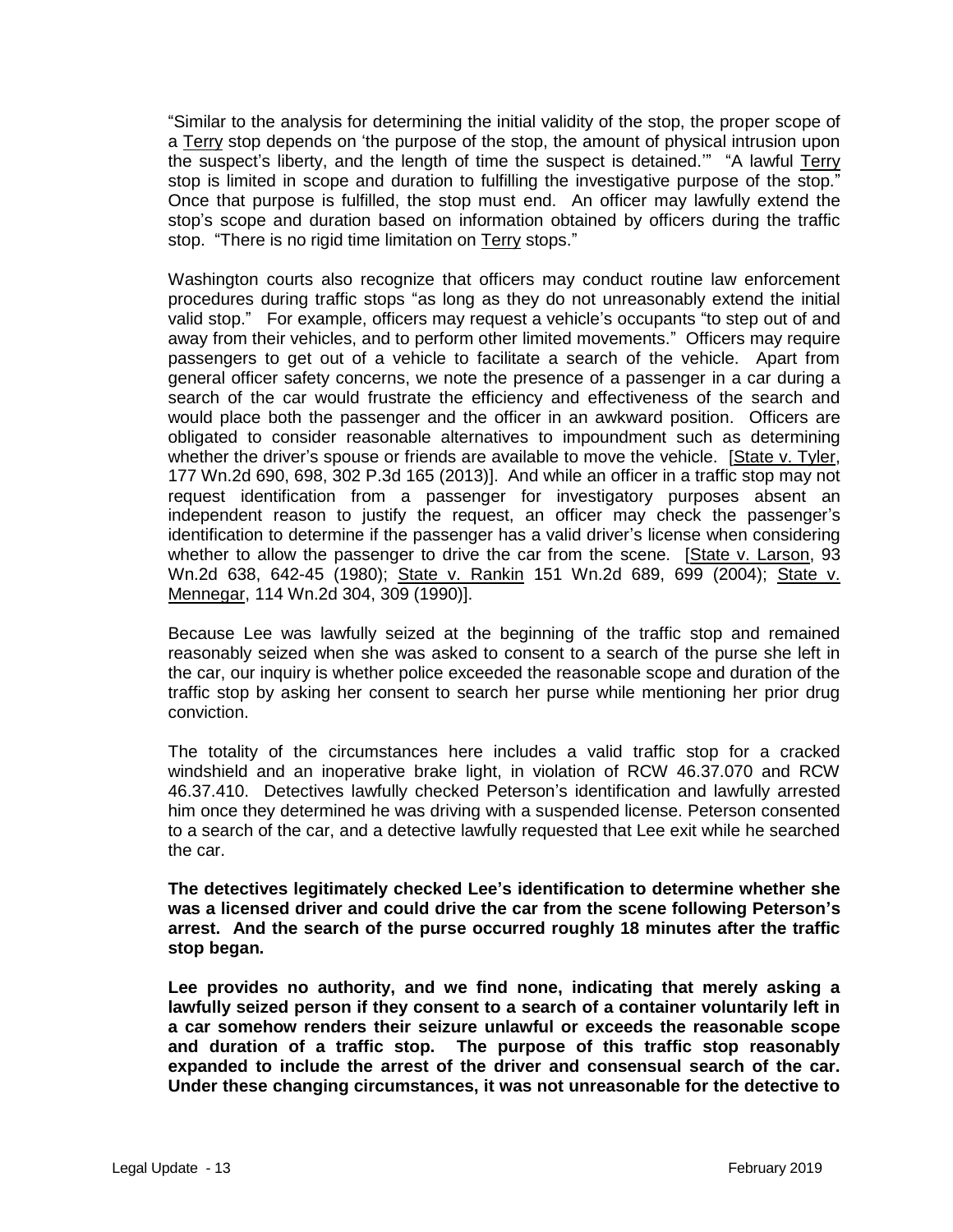**ask Lee if she consented to a search of the purse she left in the car after she knew the detectives would be searching the car.** 

**The mention of Lee's prior drug conviction must also be considered as part of the totality of the circumstances. Here, there was a single mention of the conviction in passing. There was no physical intrusion upon Lee. And the time required to say the words "prior drug conviction" was inconsequential.** 

**The word "reasonable" implies a measure of flexibility and practicality. If the reasonable scope and duration standard could be exceeded by the single reference to a prior conviction in this case, it would prove too rigid and brittle a standard for the realities of police work. We conclude that the police did not exceed the reasonable scope or duration of the expanded traffic stop under the totality of the circumstances. Therefore, Lee fails to establish that under article I, section 7, her voluntary consent to search her purse was vitiated by police conduct.**

[Court's Footnote: *Lee's premise is that article!, section 7 governs and that the portions of* [the U.S. Supreme Court decisiosn in] *Johnson and Rodriguez regarding unrelated questions during traffic stops have no application here. Therefore, we need not engage in any alternative Fourth Amendment analysis under those cases. But we note that there is Washington authority suggesting that a single question unrelated to the traffic stop does not measurably extend the duration of the stop or prolong the stop beyond the time reasonably required to complete the stop's mission for purposes of the Fourth Amendment. See State v. Pettit, 160 Wn. App. 716, 720 (2011) (asking a question unrelated to the justification for traffic stop "was brief and did not significantly extend the duration beyond that of a typical traffic stop"); State v. Shuffelen, 150 Wn. App. 244, 257 (2009) ("Nor was this question violative of Ms. Shuffelen's rights simply because it was unrelated to [the officer's] justification for the initial traffic stop."*).]

**[LEGAL UPDATE EDITOR'S COMMENT: I am not convinced that the Washington Supreme Court would, even where unsupported questioning is very brief, allow expanding the scope of investigation without independent articulable suspicion. Ideally, officers who want to explore additional topics will be able point to a valid reason for expanding the scope of inquiry beyond the standard inquiries related to the traffic stop. In this case, the expansion was reasonable, as the Lee Court notes above in the text that I have bolded, including in the following explanation by the Court:**

**"The purpose of this traffic stop reasonably expanded to include the arrest of the driver and consensual search of the car. Under these changing circumstances, it was not unreasonable for the detective to ask Lee if she consented to a search of the purse she left in the car after she knew the detectives would be searching the car."]** 

The trial court mentioned officer safety concerns because the purse could have concealed a weapon. Although officer safety during traffic stops is always a serious concern, we do not rely on the abstract potential for a weapon in a purse. The only testimony was that Lee had not demonstrated any risk of being armed or dangerous. Any concerns that she might obtain possession of her purse when the traffic stop ended and that her purse was big enough to contain a weapon are abstract. If that is the standard, then virtually every traffic stop with a modestly sized container inside a car would justify a search of the container, no matter how benign the circumstances. The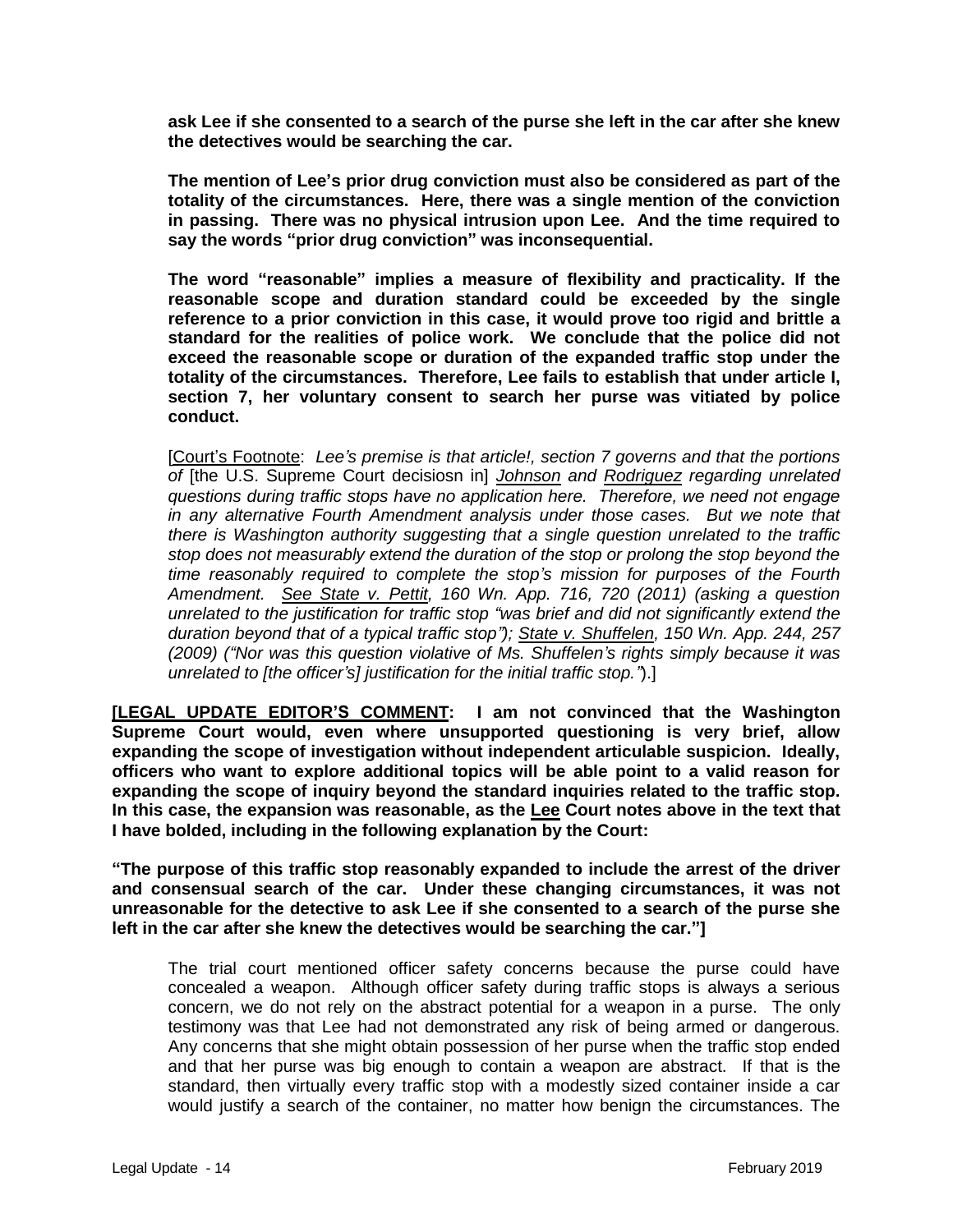State cites no authority supporting such a sweeping view of officer safety as a rationale for a warrantless search."

Lee also suggests the trial court relied on the theory that police conducted an inventory search of the car. We do not read the record to reflect that the police conducted an inventory search, or that the trial court relied on an inventory search exception.

As discussed at oral argument, in [State v. O'Day, 91 Wn. App. 244 (1998), Division Three of this court found that a passenger was illegally seized when an officer ordered her out of the car, kept her purse out of reach, asked if she had drugs or weapons, and asked if she would consent to a search. The court held the illegal investigative detention vitiated the defendant's consent. O'Day is distinguishable because of factual differences and is inapposite because it is now clear that a passenger in a traffic stop is necessarily seized when the stop begins, and ordinarily, that seizure continues and remains reasonable for the duration of the stop.

We conclude Lee's voluntary consent to search her purse was not vitiated by police conduct at the traffic stop. Specifically, under the totality of the circumstances, the police did not exceed the reasonable scope and duration of the traffic stop.

[Some footnotes omitted; some case citations omitted, other citations revised for style; bolding added; paragraphing revised for ease of reading]

**LEGAL UPDATE EDITOR'S RESEARCH NOTE: Note the January 2019 Legal Update entry (beginning at page 13) on the Ninth Circuit decision in U.S. v. Landeros, \_\_\_ F.3d \_\_\_ , 2018 WL \_\_\_ (9th Cir., January 11, 2019) (holding that law enforcement officers violated the Fourth Amendment when (1) they extended a lawfully initiated vehicle stop merely because a passenger refused to identify himself, and (2) at that point, the officers lacked reasonable suspicion that he had committed an offense.)** 

# **BASED ON WASHINGTON SUPREME COURT'S 2016 BAIRD DECISION, DIVISION THREE OF THE COURT OF APPEALS RULES 2-1 THAT BREATH SAMPLE WAS CONSTITUTIONALLY OBTAINED INCIDENT TO THE ARREST OF AN IMPAIRED DRIVER**

State v. Nelson, \_\_\_ Wn. App. 2d \_\_\_, 2019 WL \_\_\_ (Div. III, February 14, 2019)

Thomas Nelson was arrested for DUI. After receiving implied consent warnings, he agreed to submit to breath testing. He was charged with DUI. He moved to suppress the results of the breath testing on grounds that the implied consent warnings were coercive. The district court denied his motion, and a jury convicted him of DUI and first degree negligent driving. The superior court rejected his appeal, and the Court of Appeals accepted review of the case.

By a 2-1 vote, Division Three of the Court of Appeals has now rejected Nelson's challenge, concluding that the case is controlled by the Washington State Supreme Court decision in State v. Baird, 187 Wn.2d 201 (December 22, 2016).

Baird was two cases consolidated for appeal purposes. In Baird, a 6-3 majority of the Washington Supreme Court, reversed on direct review two King County District Court suppression orders in DUI prosecutions. In the DUI case involving Dominic Baird, the District Court had suppressed a breath alcohol test on the theory that implied consent warnings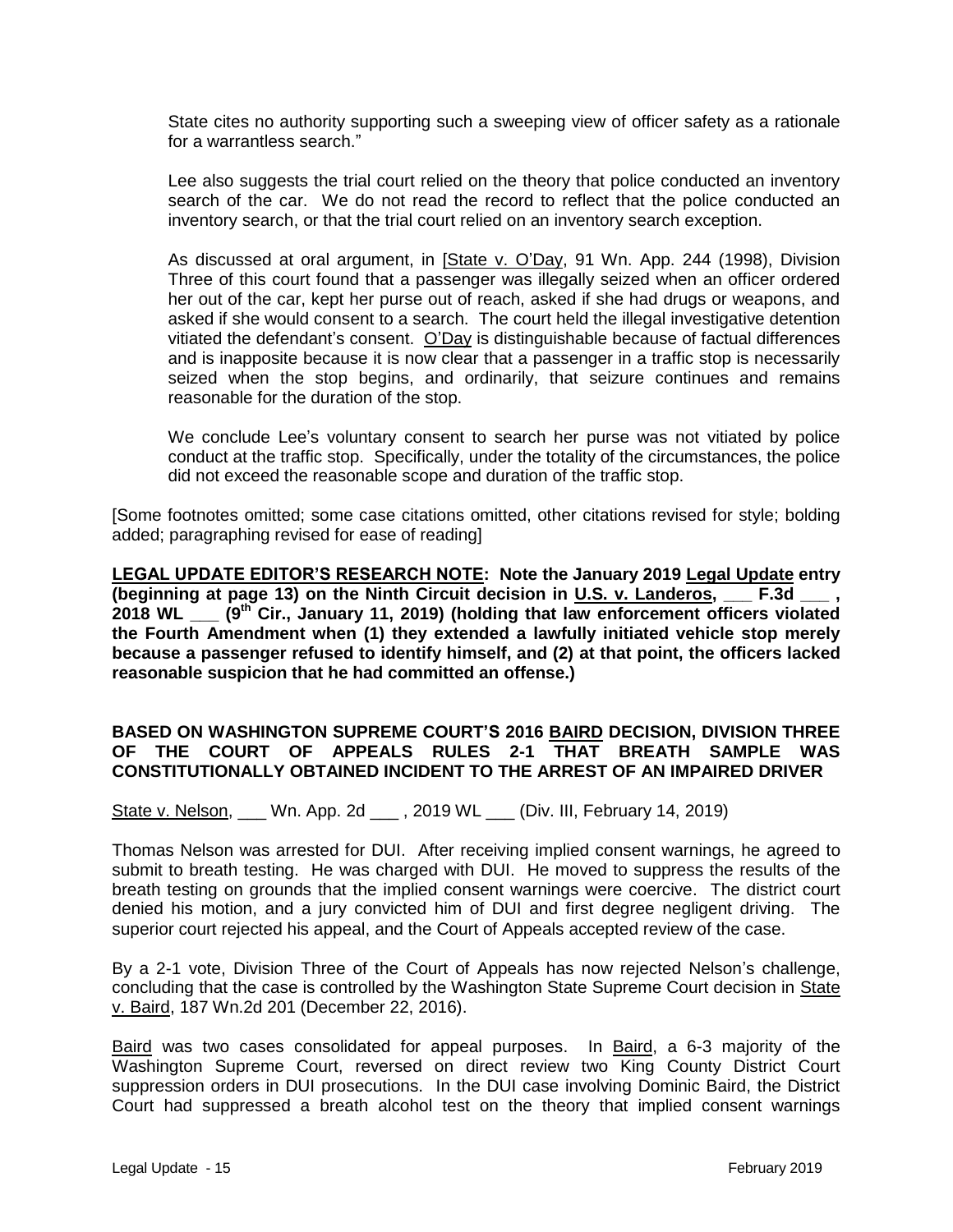essentially made his compliance with a breath alcohol test coerced in violation of the constitution. In the DUI case involving Collette Adams, the District Court ruled that her refusal of a breath test could not be admitted because she was exercising her constitutional right in refusing a breath test.

The 6-member Supreme Court majority broke into two factions, with four Justices joining a lead opinion, and two other Justices joining a concurring opinion that takes a less complicated route in its analysis than did the lead opinion. Neither of the opinions was written at the level of detailed point-by-point analysis that one might hope for on such an important issue.

**[Legal Update Editor's Note: I commented at the in the Legal Update at the time of the Baird decision that differences in what appeared to be the legal analysis in the lead and concurring opinions in Baird was not significant in terms of how future cases might be decided. So the Legal Update entry on Baird in 2016 did not attempt to explore any differences between the analysis in the lead opinion and the analysis in the concurring opinion. I believe that I was correct in that 2016 assessment.]**

The thrust of the core analysis of the lead and concurring opinions in Baird was that, under both the Washington constitution's article I, section 7 and the federal constitution's Fourth Amendment:

(1) a breath alcohol test is a search;

(2) neither breath nor blood alcohol searching/testing is per se justified as exigent despite the fact that alcohol dissipates fairly rapidly in the human bloodstream (see the U.S. Supreme Court decision in Missouri v. McNeely*,* [133 S.Ct. 1552](http://lawriter.net/getCitState.aspx?series=S.Ct.&citationno=133+S.Ct.+1552&scd=WA) (2013) holding that there is no per se exigency justification for blood alcohol testing);

(3) the breath alcohol search, unlike a blood alcohol search, is such a minimal intrusion that it is always per se justified as a search incident to a lawful arrest for DUI (see the U.S. Supreme Court decision in Birchfield v. North Dakota, 136 S.Ct. 2160 (June 23, 2016)); and

(4) there is no constitutional right to refuse a lawful search incident to arrest, and, while there is a statutory right under Washington's implied consent statute to refuse a breath test, this refusal has consequences, including loss of license and admissibility at DUI trial of the refusal.

In Baird, a dissenting opinion by Justice Gordon McCloud was joined by Justices Stephens and Fairhurst. The dissent argued that the Washington Supreme Court had misinterpreted the Washington constitution, article I, section 7, and that the Washington constitution provides greater privacy protection against breath alcohol testing than was held by the U.S. Supreme Court in Birchfield v. North Dakota to be provided under the Fourth Amendment.

As noted above, in Nelson, the two majority judges of Division Three conclude in an opinion written by Judge Korsmo that the Baird decision controls and, as Washington Supreme Court precedent, precludes defendant Nelson's "independent grounds" argument under the Washington constitution. The dissenting judge in Nelson argues that the "independent grounds" issue was not actually addressed in the lead opinion in Baird, and that under the Washington constitution, "[a]bsent evidence preservation concerns, a warrant should be required breath and blood searches for alcohol."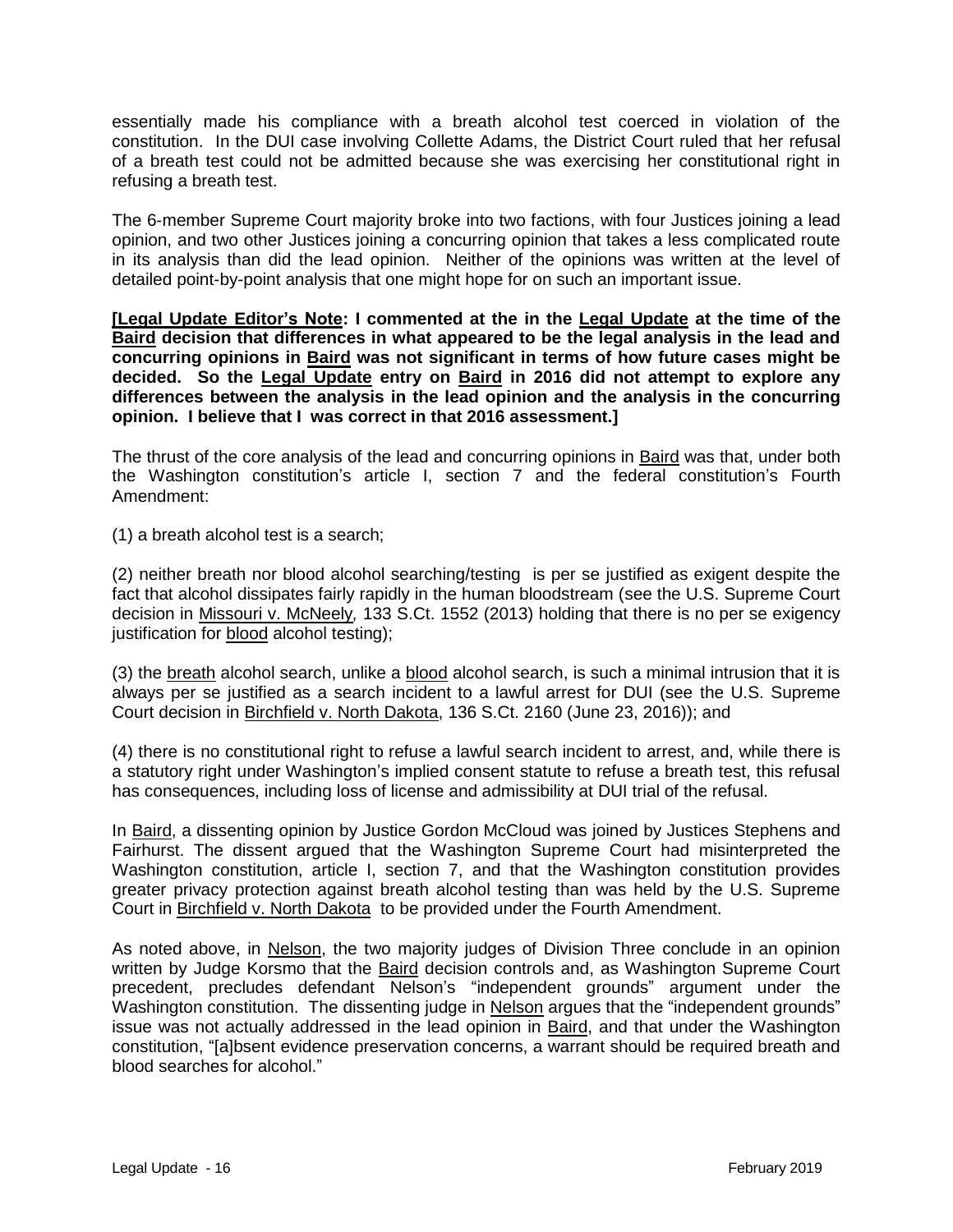Result: Affirmance of Grant County Superior Court conviction of Thomas J. Nelson for driving under the influence.

### **LEGAL UPDATE EDITOR'S NOTE:**

**Judge Korsmo's opinion for the Nelson majority notes as follows the troubling implications of the independent grounds argument by defendant Nelson and by the dissenting judge in Nelson:**

**We are not unmindful of the consequences of accepting Mr. Nelson's argument for rejecting application of the search incident to arrest doctrine in this context. Requiring a warrant for each breath test would render the current implied consent warnings of RCW 46.20.308(2) inaccurate, leading to the suppression of test results in all pending cases. E.g., State v. Whitman County Dist. Court, 105 Wn.2d 278, 286-87 (1986). Very little of the implied consent law would remain valid – and even less of it would be useful – and it is difficult to conceive of how a revised law could be crafted if there is indeed a state constitutional right to refuse the search. It also is questionable how well a search warrant could compel a valid breath sample if there were no valid consequences for refusing to comply. As a practical matter, blood would probably be drawn in every instance where a search warrant was obtained. These concerns do not factor into our analysis, but they do provide a further caution against a radical reversal of 50 years of precedent and practice.**

### **RESTITUTION ORDER THAT IS BASED ON POSSESSING STOLEN PROPERTY CONVICTION MUST BE TIED TO PROOF OF A CONNECTION BETWEEN THE DEFENDANT'S CONDUCT AND DAMAGE TO PROPERTY OR OTHER LOSSES**

In State v. Romish, \_\_\_ Wn. App. 2d \_\_\_ , 2019 WL \_\_\_ (Div. III, February 7, 2019), the Court's Majority Opinion summarizes the ruling in the Opinion's first three paragraphs as follows:

Restitution is a penalty applicable to the crime of possession of stolen property. But because possession of stolen property is different from the underlying crime of theft, the scope of permissible restitution for mere possession is generally more limited than it would be for theft. When it comes to a conviction for unlawful possession of stolen property, the State must prove a specific connection between the defendant's conduct and damage to property or other losses. The State is not relieved of its burden simply because the property possessed by the defendant was stolen recently.

David Romish pleaded guilty to possessing recently-stolen property. The State sought restitution for all losses associated with the property, including physical damage. There was no specific evidence of when Mr. Romish came into possession of the stolen property or when the damage occurred. Nevertheless, the State reasoned that one could infer Mr. Romish caused the damage based on the short time between the theft and when the stolen property was discovered in Mr. Romish's possession.

We reject the State's retrospective theory of causation. Without specific evidence that Mr. Romish's offense preceded the victim's losses, the trial court lacked authority to impose restitution for all of the victim's losses. The order of restitution is therefore reversed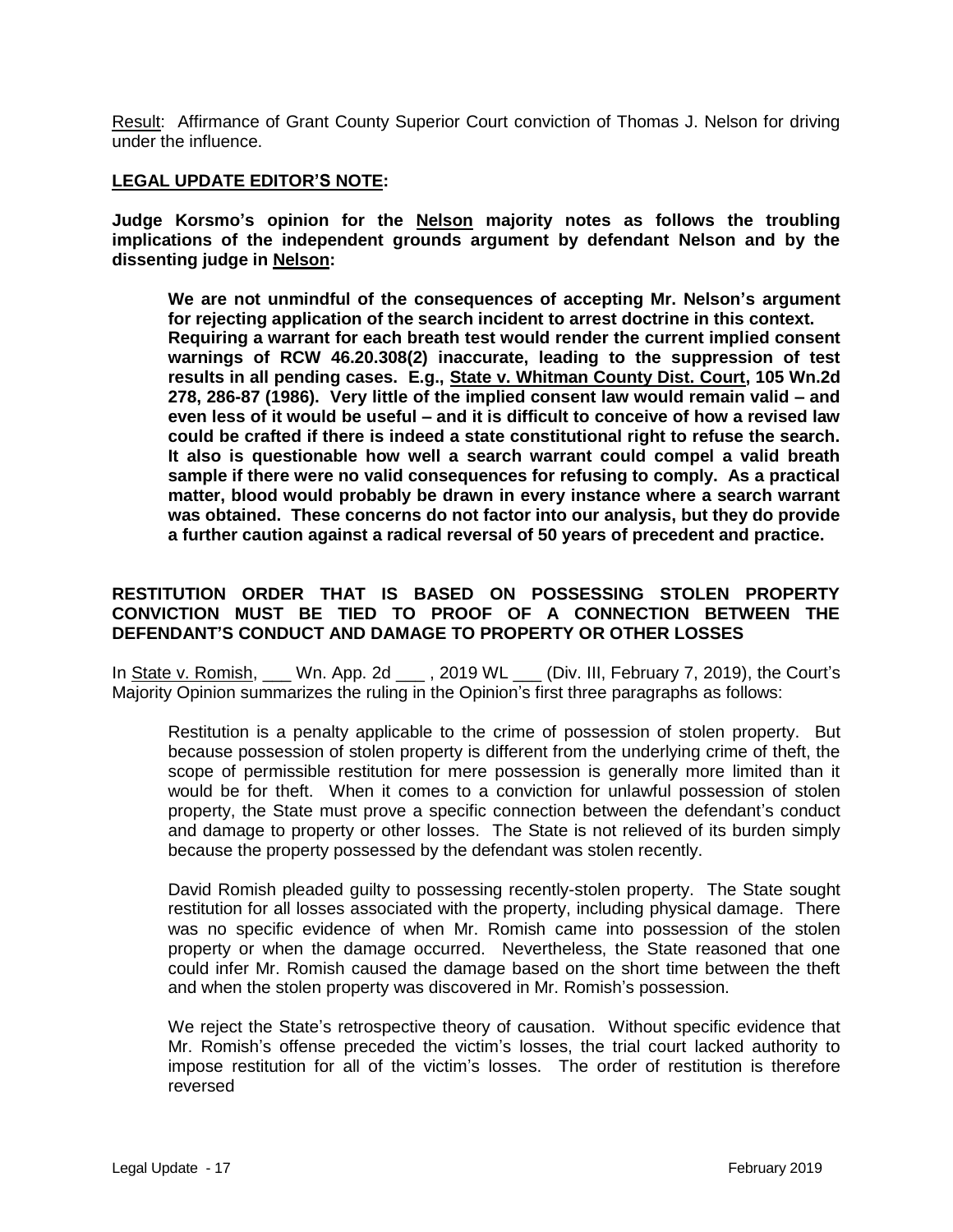Judge Korsmo dissents in an Opinion in which he summarizes his views as follows:

I believe it was within the trial judge's fact-finding authority to infer that Mr. Romish was responsible for the need to repaint the Bobcat and the other expenses associated with the defendant's possession of it. Most certainly, the restitution order was justified under the court's authority to double the victim's proven losses. Accordingly, I would affirm.

Result: Reversal in part of Spokane County Superior Court restitution order against David Michael Romish.

#### **\*\*\*\*\*\*\*\*\*\*\*\*\*\*\*\*\*\*\*\*\*\*\*\*\*\*\*\*\*\*\*\*\***

### **BRIEF NOTES REGARDING FEBRUARY 2019 UNPUBLISHED WASHINGTON COURT OF APPEALS OPINIONS ON SELECT LAW ENFORCEMENT ISSUES**

Under the Washington Court Rules, General Rule 14.1(a) provides: "Unpublished opinions of the Court of Appeals have no precedential value and are not binding on any court. However, unpublished opinions of the Court of Appeals filed on or after March 1, 2013, may be cited as nonbinding authorities, if identified as such by the citing party, and may be accorded such persuasive value as the court deems appropriate."

Every month I will include a separate section that provides very brief issue-spotting notes regarding select categories of unpublished Court of Appeals decisions that month. I will include such decisions where issues relating to the following subject areas are addressed: (1) Arrest, Search and Seizure; (2) Interrogations and Confessions; (3) Implied Consent; and (4) possibly other issues of interest to law enforcement (though probably not sufficiency-of-evidence-toconvict issues).

In February 2019, seven unpublished Court of Appeals opinions fit these categories. I do not promise to be able catch them all, but each month I will make a reasonable effort to find and list all decisions with these issues in unpublished opinions from the Court of Appeals. I hope that readers, particularly attorney-readers, will let me know if they spot any cases that I missed in this endeavor, as well as any errors that I may make in my brief descriptions of case results.

1. In the Matter of the Personal Restraint Petition of Kevin Wayne Franklin: On February 5, 2019, Division Three of the COA rules for the State in upholding the Pierce County Superior Court conviction of Kevin Wayne Franklin for *drive-by shooting, first degree assault, and first degree unlawful possession of a firearm*. The Court of Appeals declines to address the defendant's argument, among several other arguments, that a **search warrant for his phone was overbroad (the State did not concede this argument, and the Court does not address the argument**). The Court concludes that even assuming for argument's sake that he is correct in that regard, the **defendant cannot show that the evidence obtained under the warrant prejudiced him**.

2. State v. Timothy Carsell Ketchum: On February 6, 2019, Division Two of the COA rules for the State in its appeal from a Clallam County Superior Court suppression ruling in a prosecution for *methamphetamine possession*. The trial court ruled that evidence discovered in a vehicle inventory search was inadmissible on grounds that a WSP trooper unlawfully impounded Ketchum's vehicle that was located on the shoulder of State Route 101. The trial judge so ruled because the trooper did not expressly give Ketchum, a suspended driver with a suspendeddriver arrest warrant, an opportunity to have a friend or other person come and move the vehicle. The Court of Appeals rules that the **impound was lawful**, and the Court opines that a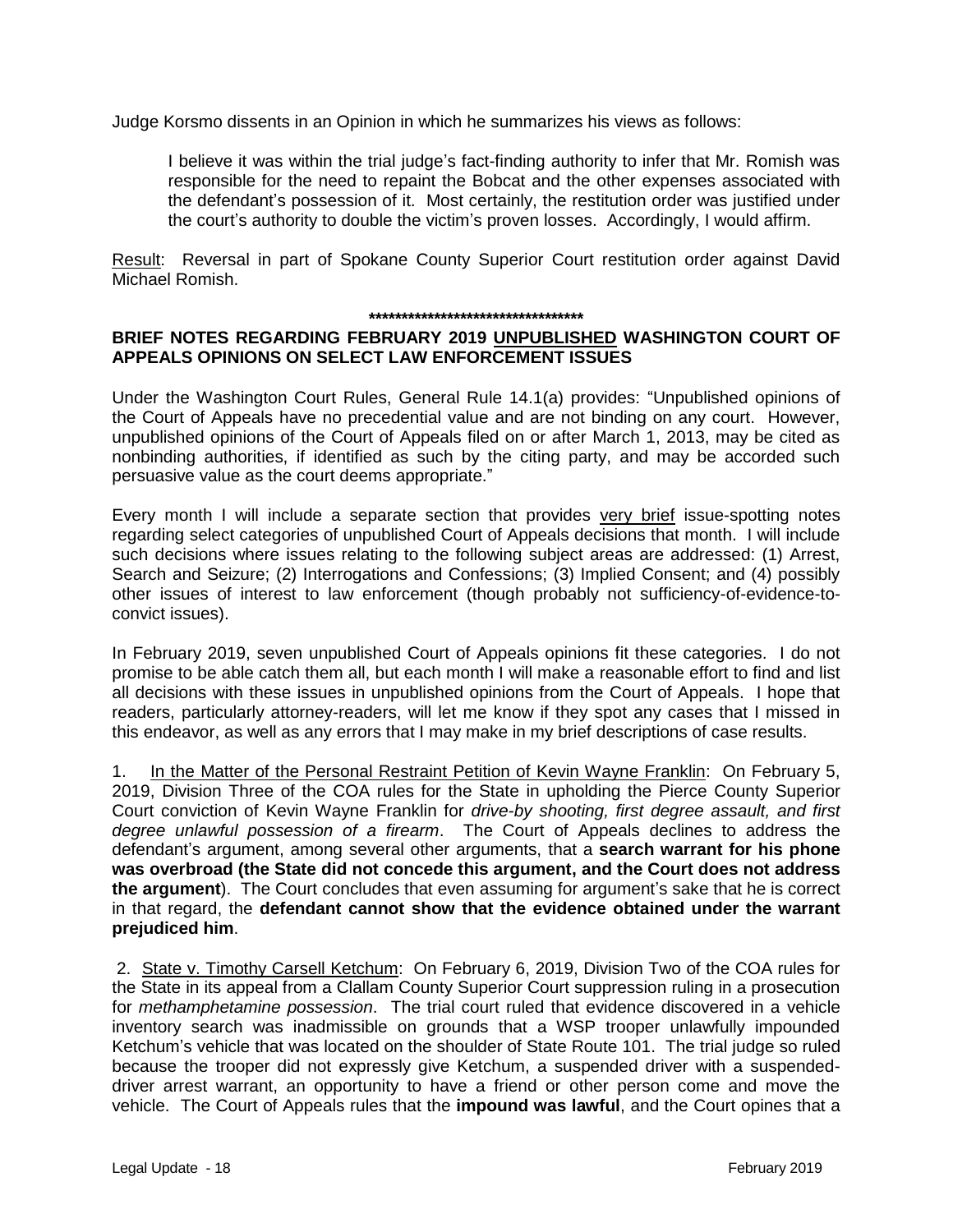different legal standard applies for (1) impounding vehicles of suspended drivers (as in this case) per statutory authority vs. (2) impounding vehicles based on a community caretaking rationale. The Court of Appeals explains its view as follows:

Here, the trial court found, "The trooper told Ketchum he had to impound his vehicle because he was driving with license suspended and had warrants for driving with license suspended." This finding specifies that [the trooper] was impounding according to statutory authority and not based on the community caretaking function. The facts here align with the statutory authority exercised in [State v. Peterson, 923 Wn. App. 899, 902-03 (1998)]. As a result, [the trooper] was not obligated to meet the additional requirements of inquiring about or contacting a spouse or friend to remove the vehicle because the community caretaking function was not implicated. Rather, here, the State needed to prove only that [the trooper] considered alternatives to impoundment and made the decision to impound after determining none of the alternatives were reasonable.

The trial court noted that "[t]he trooper testified he had no reasonable alternatives to impounding the vehicle, since it would have been unsafe to leave the vehicle where it was due to hazardous road conditions and it would have been unsafe for the officers to attempt to move the vehicle." Put another way, the trial court found that [the trooper] considered two alternatives: (1) leaving the vehicle on the side of the road and (2) moving the vehicle with his fellow officer. After considering the road and weather conditions and the time of day, [the trooper] concluded leaving the vehicle on the side of the state highway was unreasonable. Further, because only two officers were available, it was unreasonable for the officers to move the vehicle themselves. Doing so would leave a law enforcement vehicle unattended and it was not feasible to fit two officers plus Ketchum in one law enforcement vehicle. After considering the options, [the trooper] concluded no reasonable alternatives to impoundment existed.

The trial court concluded that "[h]ere the record does not establish that the trooper considered alternatives to impoundment, since he did not ask Mr. Ketchum about the availability of anyone he might know who could move the vehicle." Although a reasonable alternative could have also included asking Ketchum for the name of someone in the vicinity who could move the vehicle, see State v. Hardman, 17 Wn. App. 910, 914 (1977), the State was not required to do so here. An officer need not consider all possible alternatives to impoundment, and [where the impoundment is based on statutory authority] we assess reasona bleness by the facts of each case. [State v. Tyler, 177 Wn.2d 690 (2013)].

Here, the trial court misapplied the law by using the incorrect legal standard. The trial court concluded that contacting someone to move the vehicle is a required reasonable alternative for a statutorily authorized impoundment. This conclusion impermissibly applies a community custody standard to statutory authority to impound, a separate category of impoundment. Moreover, the correct test – that the officer need only consider reasonable alternatives before impounding the vehicle – is met. We hold that the trial court's conclusions regarding reasonable alternatives in this case erroneously apply the law.

**LEGAL UPDATE EDITOR'S COMMENT: I am not sure whether the Court of Appeals is correct in its legal distinction between community caretaking and statutory authority for justifying impound, in terms of whether an officer should give the operator an**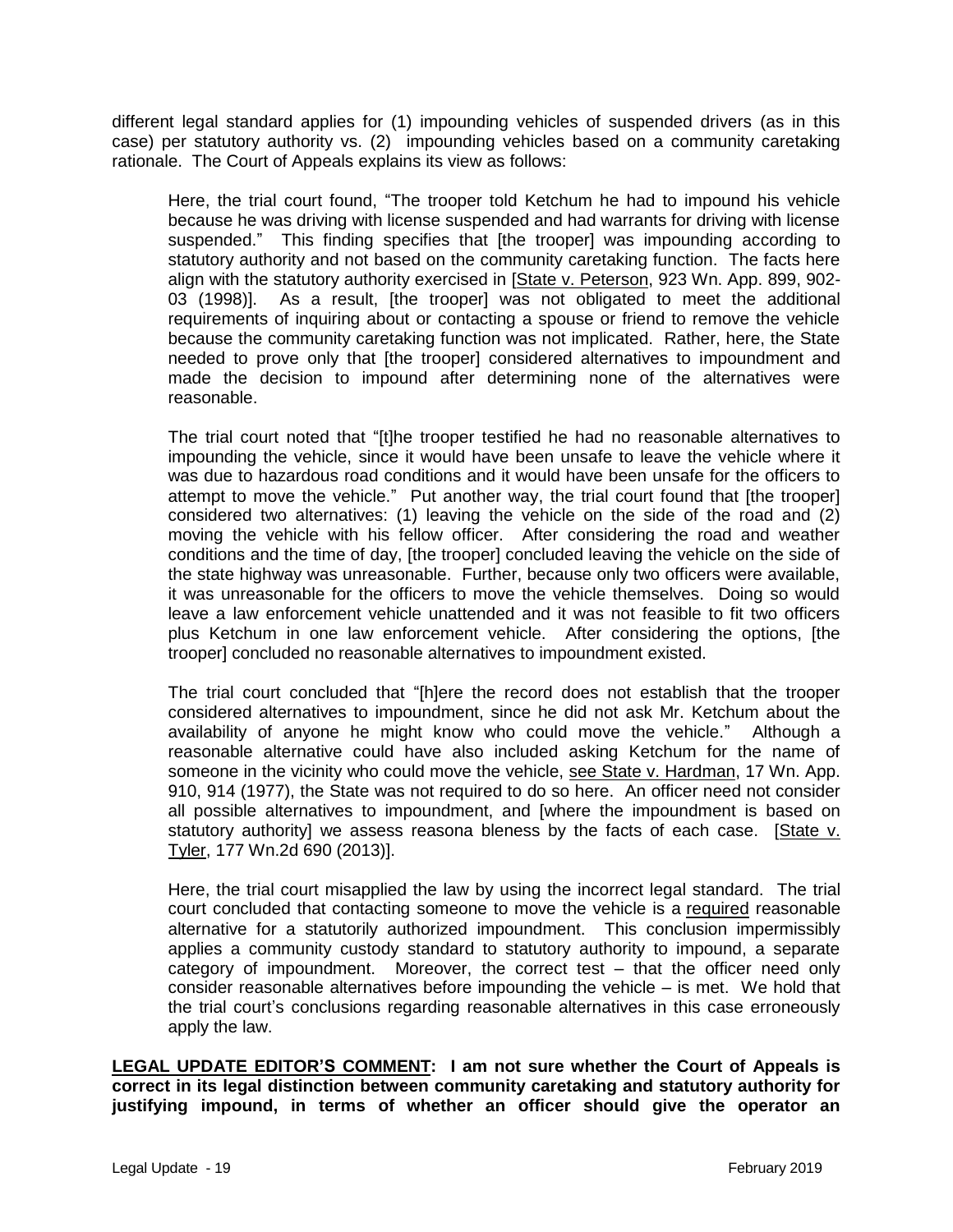**opportunity to request that a friend or other agent move the vehicle when that option is a reasonable one. As always, I urge that law enforcement actors should check with their legal advisors and/or local prosecutors on this and other legal issues addressed in the Legal Update.**

3. State v. Miguel Trujeque-Magana (aka Jorge Ricardo Gongora-Chi) and Luciano Molina Rios: On February 6, 2019, Division Two of the Court of Appeals rules for the State in rejecting the appeals of the two defendants from their Clark County Superior Court convictions for *multiple drug and firearms offenses*. Among other rulings, the Court of Appeals holds that the totality of the circumstances, including the expertise of the surveilling officers, officers had **reasonable suspicion to stop the defendants** based on suspicion that the officers had observed, over the course of extended surveillance, at least an attempt to make a purchase of illegal drugs. The Court of Appeals also rules that a consent to **a purse search was voluntary** even though the officer requesting the search did not provide full Ferrier warnings.

4. State v. Shane Pedersen: On February 6, 2019, Division Two of the COA rules against the State in defendant's appeal, and the Court reverses his Lewis County Superior Court convictions for *possession of methamphetamine* and for *violation of a DV court order*. The Court of Appeals rules that the State failed to establish the reliable updating of the WACIC database where the database was the source of the **"reasonable suspicion" theory of the State in support of a vehicle stop that led to Pedersen's arrest**. The Court of Appeals relies on the precedent of State v. Mance, 82 Wn. App. 539, 542 (1996).

5. State v. Jean Paul Whitford: On February 7, 2019, Division Three of the COA rejects defendant's appeal from his Spokane County Superior Court conviction for *DU*I. The COA rules that **a law enforcement officer complied with the Court Rule, CrR 2.3(d), where, although the officer did not give a copy of a blood-draw search warrant to Whitford before executing the search warrant, the officer satisfied the Court Rule requirement by showing a copy of the search warrant to Whitford, reading the key provision of the warrant authorization to Whitford, and leaving a copy of the warrant with jail staff to be delivered to Whitford upon his release from jail in the short term.** The Court of Appeals rules in the alternative that Whitford's Court Rule argument fails because he cannot show that the officer acted in deliberate violation of the Court Rule, nor can Whitford show that he was prejudiced by any assumed violation of the Court Rule.

6. State v. Tammie Ann Elliott: On February 14, 2019, Division Three of the COA rejects the appeal of defendant from her Asotin County Superior Court conviction for *second degree theft*  and *money laundering*. She was an intermediary in an advance-fee scam (aka "Nigerian scam") in which defendant cashed victim money orders and then forwarded the funds to the scam's leader. **The Court of Appeals rules that she is correct that law enforcement officers should not have been allowed by the trial court to testify to their beliefs that defendant did not act unwittingly in the scam. But the Court of Appeals rules that she was not prejudiced by the trial court's admission of this testimony because other, untainted, evidence in the case established her guilt beyond a reasonable doubt.**

7. State v. Viater Twiringiyimana: On February 21, 2019, Division Three of the COA rejects defendant's appeal from his Spokane County Superior Court conviction for one count of *first degree child molestation*. The Court of Appeals rules (on one of several issues on appeal) that that the trial court did not err or abuse its discretion in determining that **out-of-court statements of a seven-year-old victim to her mother and to a law enforcement forensic interviewer**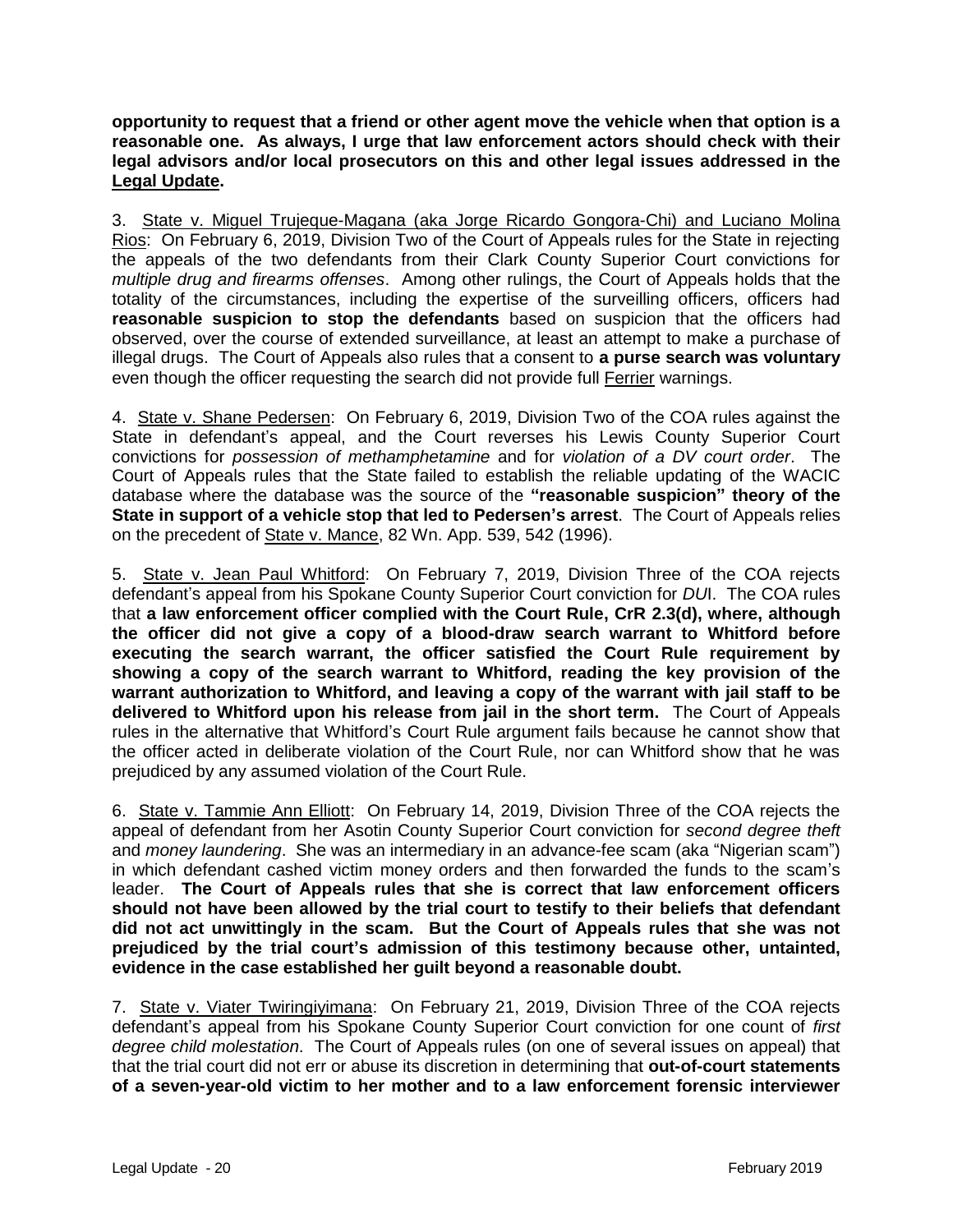**were reliable and admissible as child hearsay under the multi-factor test of State v. Ryan, 103 Wn.2d 165 (1984) and subsequent appellate court decisions**.

#### **\*\*\*\*\*\*\*\*\*\*\*\*\*\*\*\*\*\*\*\*\*\*\*\*\*\*\*\*\*\*\*\*\***

### **LEGAL UPDATE FOR WASHINGTON LAW ENFORCEMENT IS ON WASPC WEBSITE**

Beginning with the September 2015 issue, the most recent monthly Legal Update for Washington Law Enforcement is placed under the "LE Resources" link on the Internet Home Page of the Washington Association of Sheriffs and Police Chiefs. As new Legal Updates are issued, the current and three most recent Legal Updates will be accessible on the site. WASPC will drop the oldest each month as WASPC adds the most recent Legal Update.

In May of 2011, John Wasberg retired from the Washington State Attorney General's Office. For over 32 years immediately prior to that retirement date, as an Assistant Attorney General and a Senior Counsel, Mr. Wasberg was either editor (1978 to 2000) or co-editor (2000 to 2011) of the Criminal Justice Training Commission's Law Enforcement Digest. From the time of his retirement from the AGO through the fall of 2014, Mr. Wasberg was a volunteer helper in the production of the LED. That arrangement ended in the late fall of 2014 due to variety of concerns, budget constraints and friendly differences regarding the approach of the LED going forward. Among other things, Mr. Wasberg prefers (1) a more expansive treatment of the corearea (e.g., arrest, search and seizure) law enforcement decisions with more cross references to other sources and past precedents and past LED treatment of these core-area cases; and (2) a broader scope of coverage in terms of the types of cases that may be of interest to law enforcement in Washington (though public disclosure decisions are unlikely to be addressed in depth in the Legal Update). For these reasons, starting with the January 2015 Legal Update, Mr. Wasberg has been presenting a monthly case law update for published decisions from Washington's appellate courts, from the Ninth Circuit of the United States Court of Appeals, and from the United States Supreme Court.

The Legal Update does not speak for any person other than Mr. Wasberg, nor does it speak for any agency. Officers are urged to discuss issues with their agencies' legal advisors and their local prosecutors. The Legal Update is published as a research source only and does not purport to furnish legal advice. Mr. Wasberg's email address is jrwasberg@comcast.net. His cell phone number is (206) 434-0200. The initial monthly Legal Update was issued for January 2015. Mr. Wasberg will electronically provide back issues on request.

#### **\*\*\*\*\*\*\*\*\*\*\*\*\*\*\*\*\*\*\*\*\*\*\*\*\*\*\*\*\*\*\*\*\*\*\***

# **INTERNET ACCESS TO COURT RULES & DECISIONS, RCWS AND WAC RULES**

The Washington Office of the Administrator for the Courts maintains a website with appellate court information, including recent court opinions by the Court of Appeals and State Supreme Court. The address is [http://www.courts.wa.gov/]. Decisions issued in the preceding 90 days may be accessed by entering search terms, and decisions issued in the preceding 14 days may be more simply accessed through a separate link clearly designated. A website at [http://legalwa.org/] includes all Washington Court of Appeals opinions, as well as Washington State Supreme Court opinions. The site also includes links to the full text of the RCW, WAC, and many Washington city and county municipal codes (the site is accessible directly at the address above or via a link on the Washington Courts' website). Washington Rules of Court (including rules for appellate courts,